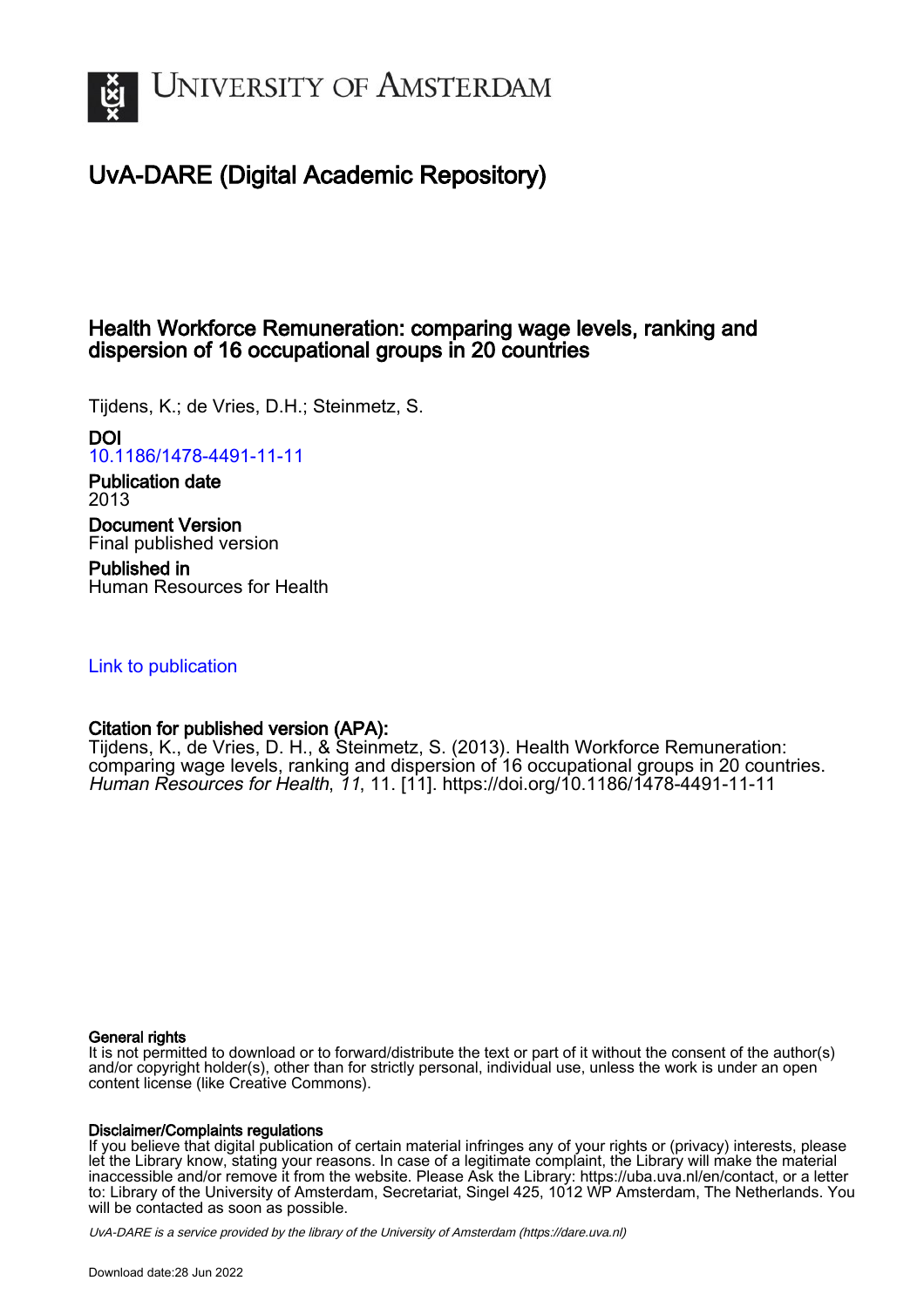**RESEARCH CHINESEARCH CHINESEARCH** 

# Health workforce remuneration: comparing wage levels, ranking, and dispersion of 16 occupational groups in 20 countries

Kea Tijdens<sup>1,4\*</sup>, Daniel H de Vries<sup>2</sup> and Stephanie Steinmetz<sup>3</sup>

#### Abstract

Background: This article represents the first attempt to explore remuneration in Human Resources for Health (HRH), comparing wage levels, ranking and dispersion of 16 HRH occupational groups in 20 countries (Argentina, Belarus, Belgium, Brazil, Chile, Colombia, the Czech Republic, Finland, Germany, India, Mexico, the Netherlands, Poland, Russian Federation, Republic of South Africa (RSA), Spain, Sweden, Ukraine, United Kingdom (UK), and United States of America (USA)). The main aim is to examine to what extent the wage rankings, standardized wage levels, and wage dispersion are similar between the 16 occupational groups and across the selected countries and what factors can be shown to be related to the differences that emerge.

Method: The pooled data from the continuous, worldwide, multilingual WageIndicator web survey between 2008 and 2011 (for selected HRH occupations,  $n=49,687$ ) have been aggregated into a data file with median or mean remuneration values for 300 occupation/country cells. Hourly wages are expressed in standardized US Dollars (USD), all controlled for purchasing power parity (PPP) and indexed to 2011 levels.

Results: The wage ranking of 16 HRH occupational groups is fairly similar across countries. Overall Medical Doctors have the highest and Personal Care Workers the lowest median wages. Wage levels of Nursing & Midwifery Professionals vary largely. Health Care Managers have lower earnings than Medical Doctors in all except six of the 20 countries. The largest wage differences are found for the Medical Doctors earning 20 times less in Ukraine than in the US, and the Personal Care Workers, who earn nine times less in the Ukraine than in the Netherlands. No support is found for the assumption that the ratio across the highest and lowest earning HRH occupations is similar between countries: it varies from 2.0 in Sweden to 9.7 in Brazil. Moreover, an increase in the percentage of women in an occupation has a large downward effect on its wage rank.

**Conclusions:** This article breaks new ground by investigating for the first time the wage levels, ranking, and dispersion of occupational groups in the HRH workforce across countries. The explorative findings illustrate that the assumption of similarity in cross-country wage ranking holds, but that wage dispersion and wage levels are not similar. These findings might contribute to the policies for health workforce composition and the planning of healthcare provisions.

Keywords: Health workforce composition, Remuneration, Wages, Survey data, Occupational groups, Ranking, Dispersion, Bonuses

\* Correspondence: [k.g.tijdens@uva.nl](mailto:k.g.tijdens@uva.nl) <sup>1</sup>

<sup>4</sup>Department of Sociology, Erasmus University, Rotterdam, the Netherlands Full list of author information is available at the end of the article



© 2013 Tijdens et al.; licensee BioMed Central Ltd. This is an Open Access article distributed under the terms of the Creative Commons Attribution License [\(http://creativecommons.org/licenses/by/2.0\)](http://creativecommons.org/licenses/by/2.0), which permits unrestricted use, distribution, and reproduction in any medium, provided the original work is properly cited.

<sup>&</sup>lt;sup>1</sup> Amsterdam Institute for Advanced Labor Studies (AIAS), University of Amsterdam, Amsterdam, The Netherlands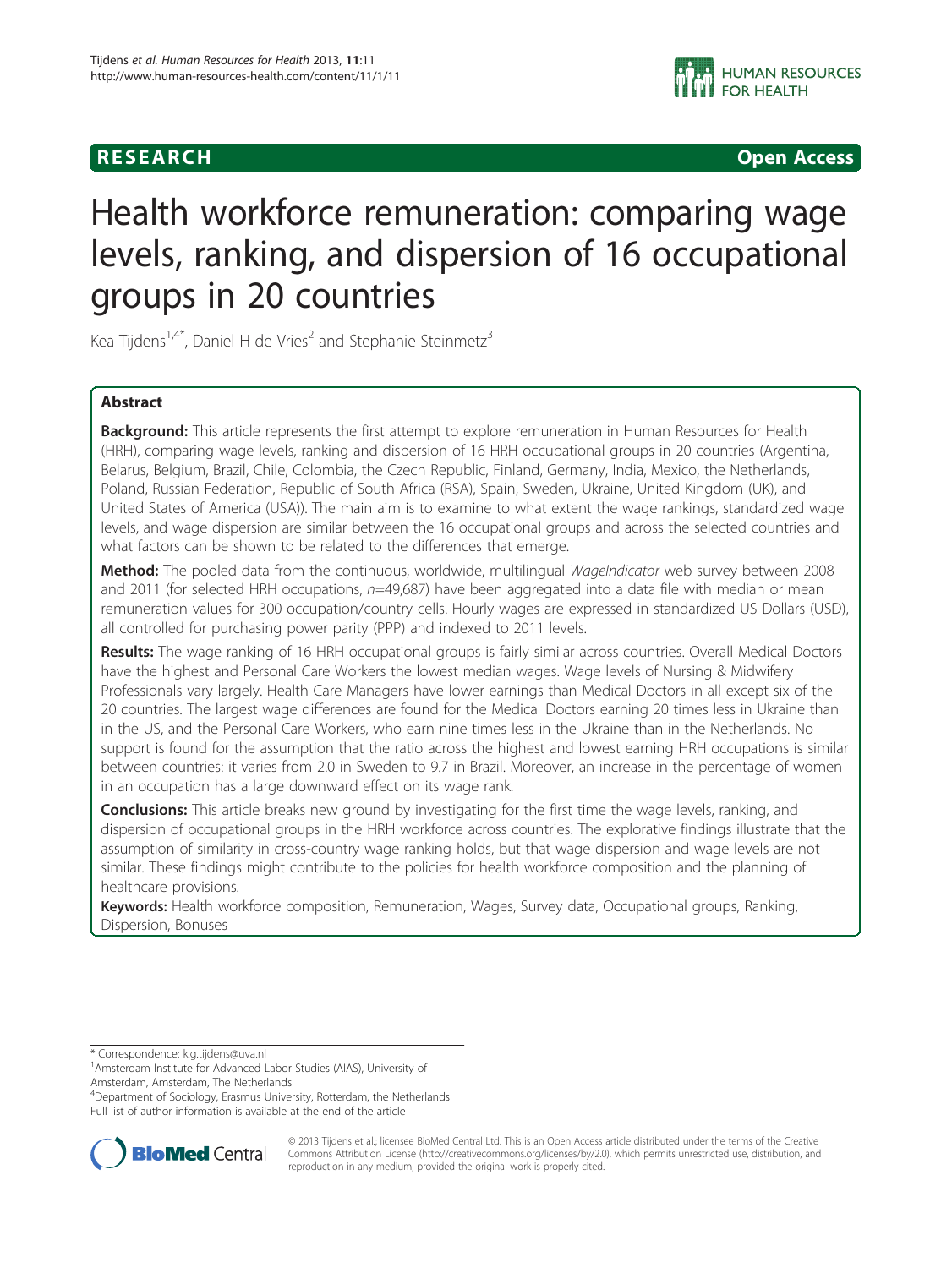#### Abstract in Spanish

Antecedentes: Este artículo representa el primer intento de explorar la remuneración de los Recursos Humanos para la Salud (RHS), la comparación de los niveles salariales, clasificación, y dispersión de los 16 grupos de trabajo en 20 países (Argentina, Belarús, Bélgica, Brasil, Chile, Colombia, la República Checa, Finlandia, Alemania, India, México, los Países Bajos, Polonia, la Federación de Rusia, la República de Sudáfrica, España, Suecia, Ucrania, el Reino Unido, y los Estados Unidos de América (EEUU)). El objetivo principal es analizar en qué medida los rankings de salarios, niveles estandarizados de salarios, y la dispersión salarial es similar entre los 16 grupos de trabajo y en los países seleccionados y qué factores se puede demostrar relacionados con las diferencias que surjan.

Métodos: Los datos agrupados de la continua encuesta mundial, multilingüe WageIndicator por Internet entre 2008 y 2011 (para determinadas ocupaciones de RHS, n=49,687) se han agrupado en un archivo de datos con los valores de la remuneración promedio o media para 300 células de ocupación/país. Los salarios por hora se expresan en estandarizados dólares estadounidenses (USD), todos controlados por la paridad del poder adquisitivo (PPP) e indexados a los niveles de 2011.

Resultados: El ranking salarial de 16 grupos ocupacionales de RHS es bastante similar en todos los países. En general los médicos tienen los más altos y los trabajadores de atención personal los más bajos salarios medios. Los niveles salariales varían en gran medida para los profesionales de Enfermería y Partería. Los gerentes de salud tienen menores ingresos que los médicos en todos los países examinados excepto en seis. Las mayores diferencias salariales se encuentran entre los médicos, que ganan 20 veces menos en Ucrania que en los EEUU, y los trabajadores de cuidado personal, que ganan nueve veces menos en Ucrania que en los Países Bajos. No se ha encontrado apoyo a que exista la supuesta relación entre los índices de salarios más altos y más bajos de las profesiones RHS entre estos países, sino que varía de 2,0 a 9,7 en Suecia en Brasil. Además, cuando existe un alto porcentaje de mujeres en ciertas profesiones hay una baja en su rango salarial.

Conclusiones: Este artículo abre nuevas fronteras al investigar por primera vez los niveles salariales, la clasificación, y la dispersión de los grupos ocupacionales de la fuerza de trabajo SAR entre ciertos países. Los hallazgos exploratorios muestran que la hipótesis de la similitud en el ranking de salarios entre países se mantiene, son sólo la dispersión de los salarios y los niveles salariales que no son similares. Estos hallazgos podrían contribuir a las políticas para la composición del personal sanitario y a la planificación de las medidas de servicios de la salud.

### Abstract in german

Hintergrund: Dieser Artikel stellt den ersten Versuch dar, einen Einblick in die Vergütung (Lohnniveau, -ranking und –verteilung) von 16 Berufsgruppen aus dem Gesundheitsbereich (HRH) in 20 Ländern (Argentinien, Belarus, Belgien, Brasilien, Chile, Kolumbien, Tschechien, Finnland, Deutschland, Indien, Mexiko, den Niederlanden, Polen, Russische Föderation, Republik Südafrika (RSA), Spanien, Schweden, Ukraine, Vereinigtes Königreich (UK), und Vereinigte Staaten von Amerika (USA)) zu erhalten. Hauptziel ist es, zu prüfen, inwieweit sich die 16 Berufsgruppen und ausgewählten Länder im Hinblick auf das standardisierte Lohnniveau, das Lohn-Ranking und die Lohnverteilung ähnlich sind, und welche Faktoren für die beobachteten Unterschiede verantwortlich gemacht werden können.

Methode: Die gepoolten Daten der kontinuierlichen, weltweiten und mehrsprachigen WageIndicator-Onlineumfrage zwischen 2008 und 2011 (für ausgewählte HRH Berufe N = 49.687) wurden zu einer Datei aggregiert, die die Vergütung für 300 Beruf/Land-Zellen in Median- oder Mittelwert-Werten angibt. Die Stundenlöhne wurden in standardisierten US-Dollar (USD) unter Kontrolle der Kaufkraftparität (PPP) angegeben und sind auf dem Niveau von 2011 indexiert.

(Continued on next page)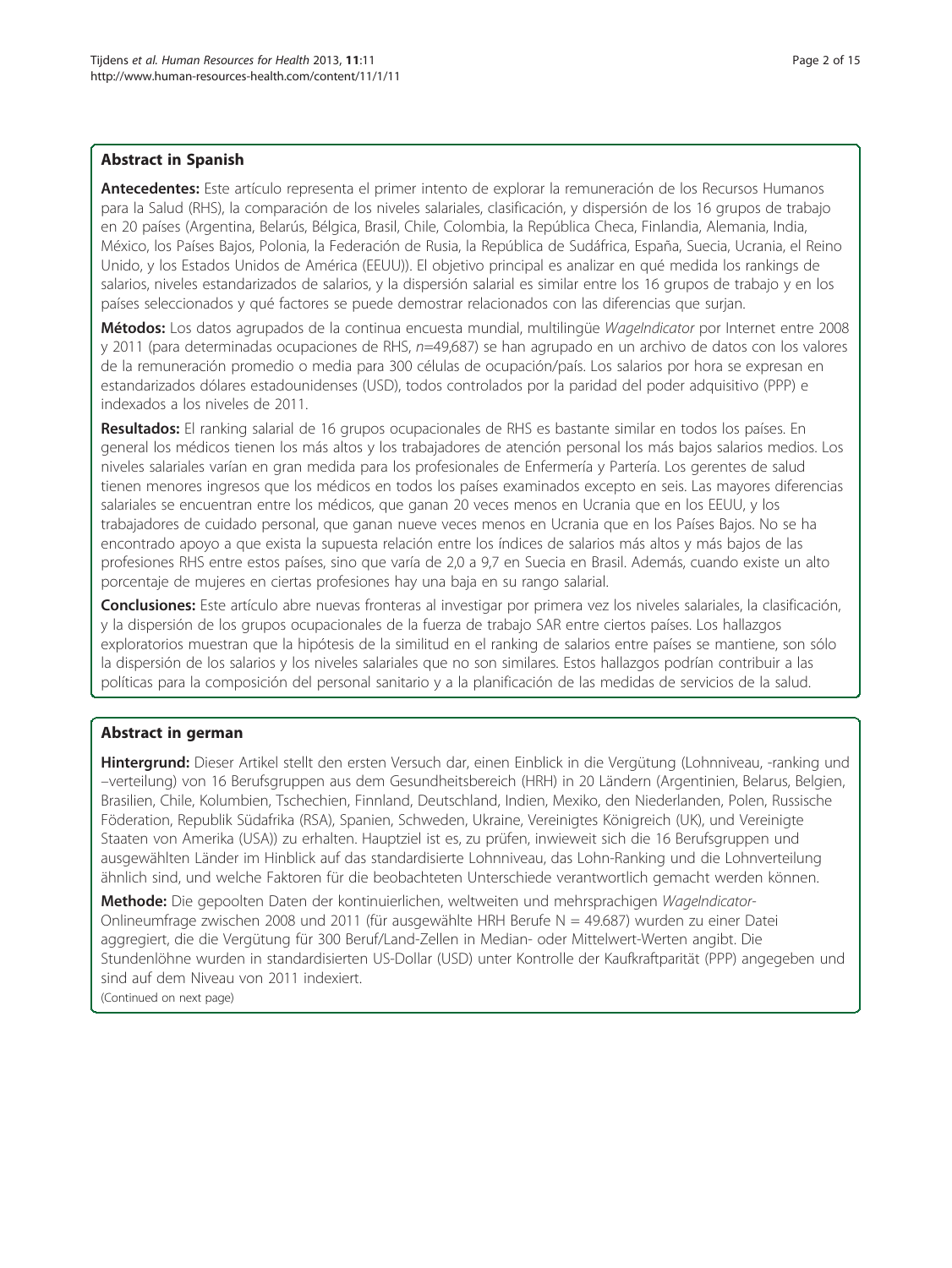#### (Continued from previous page)

Ergebnisse: Die Analyse zeigt, dass das Lohnranking der16 HRH Berufsgruppen zwischen den Ländern vergleichbar ist. In allen Ländern haben Ärzte die höchste und persönliche Betreuungskräfte die niedrigsten mittleren Löhne. Es zeigt sich jedoch auch, dass große Länderunterschiede hinsichtlich des Lohnniveaus von professionellen Krankenpflegern und Geburtshelfern bestehen. Mit Ausnahme von 6 der 20 Länder erzielen Manager im Gesundheitswesen geringere Erträge als Ärzte. Die größten Lohnunterschiede sind für die Berufsgruppe der Ärzte zu beobachten: ukrainische Ärzte verdienen 20-Mal weniger als ihre US-amerikanischen Kollegen. Ein ähnliches Ergebnis zeigt sich auch für individuelle Pflegekräfte in der Ukraine, die 9-mal weniger verdienen als die gleiche Berufsgruppe in den Niederlanden. Die Analyse widerlegt die Annahme, dass das Verhältnis zwischen den höchsten und niedrigsten HRH-Berufen über die Länder hinweg vergleichbar ist: Der Wert variiert zwischen 2.0 in Schweden und 9.7 in Brasilien. Darüber hinaus zeigt sich,dass ein ansteigender Prozentsatz von Frauen zu einer starken Herabstufung im Lohnrang der betreffenden Berufsgruppe führt.

Schlussfolgerungen: Dieser Artikel beschreibt zum ersten Mal die Ähnlichkeiten und Unterschiede bezüglich des Lohnniveaus, des Lohnrankings und der Lohnverteilung von 16 HRH-Berufsgruppen für 20 ausgewählte Länder. Er untersuch des Weiteren mögliche Einflussfaktoren. Die explorativen Befunde bestätigen die Annahme eines ähnlichen/vergleichbaren Lohnrankings in den untersuchten Ländern, während das Lohnniveau und die Lohnverteilung zwischen den Ländern nicht vergleichbar sind. Diese Erkenntnisse könnten dazu beitragen, Richtlinien und Politiken für die Zusammensetzung des Gesundheitspersonals sowie die Planung der Gesundheitsversorgung zu entwickeln.

#### Background

Wages are central to healthcare. Wages set the frame for health workforce composition. Wage information is needed for planning healthcare provisions. Wages affect job and life satisfaction, employment, and working conditions as well as retention, attrition, or migration of professionals within and across countries. Wages are commonly perceived as a key factor affecting job satisfaction and migration of healthcare professionals within and across countries [\[1](#page-14-0)-[4\]](#page-14-0). Wages are a main component of labor costs, which in turn determine local or regional health workforce composition decisions. A major problem preventing progress on insight into the relative importance of wage information in health workforce strengthening is the lack of detailed information about the wide range of health workers' occupations [[5\]](#page-14-0). Typically, international databases employ high levels of occupational aggregation and are insufficiently standardized in their classifications to allow for cross-country comparability [[6\]](#page-14-0). For example, while the October Inquiry and the Occupational Wages (OWW) database of the International Labour Organization (ILO) is an important resource, only seven occupations are included for the health sector (general physician, dentist, professional nurse, auxiliary nurse, physiotherapist, medical X-ray technician, and ambulance driver). Another major source, the Luxembourg Income and Employment Study, has surveyed 30 countries over the past decades, yet lacks sufficient specificity - as most labor force surveys do - by not providing further detail than a twodigit coding of ILO's International Standard Classification of Occupations (ISCO). Recent research on wages

for a number of European countries concludes that no cross-country comparable wage data are available for the occupational groups in the Human Resources for Health (HRH) workforce, and that one has to rely on a few national studies with incomparable wage data and incomparable occupations [[7\]](#page-14-0). At the country level, a small diversity of HRH sources is available including population censuses and surveys, facility assessments, and routine administrative records. However, most available data sources have shortcomings [[8,9](#page-14-0)]. A recent inventory of the requirements for a Human Resources Information System (HRIS) identified pay roll data as one of the nine components needed for data collection, but showed that these data are hard to collect [[10](#page-14-0)]. Only in 10% of the 63 countries under review were these data available, with the result that the availability of pay roll data was ranked as the second-lowest component.

As a result of this absence of comparable wage data, few studies have investigated wage levels and wage distribution in the health workforce across countries [[6,11](#page-14-0)]. Preliminary analysis has suggested that salary differentials between source and destination countries are too high to curb migration [[11\]](#page-14-0). Using data on 42 countries from both the OECD Health Data 2005 and OWW database for a comparison of wages of general physicians and professional nurses only, Dräger et al. found that there is an enormous gap in wages for health workers between rich and poor countries [[6\]](#page-14-0). Moreover, health workers tend to be paid less than equivalent professionals - or at least teachers and engineers - in low-income countries. Wages, they suggest, are great incentives for health workers to migrate, posing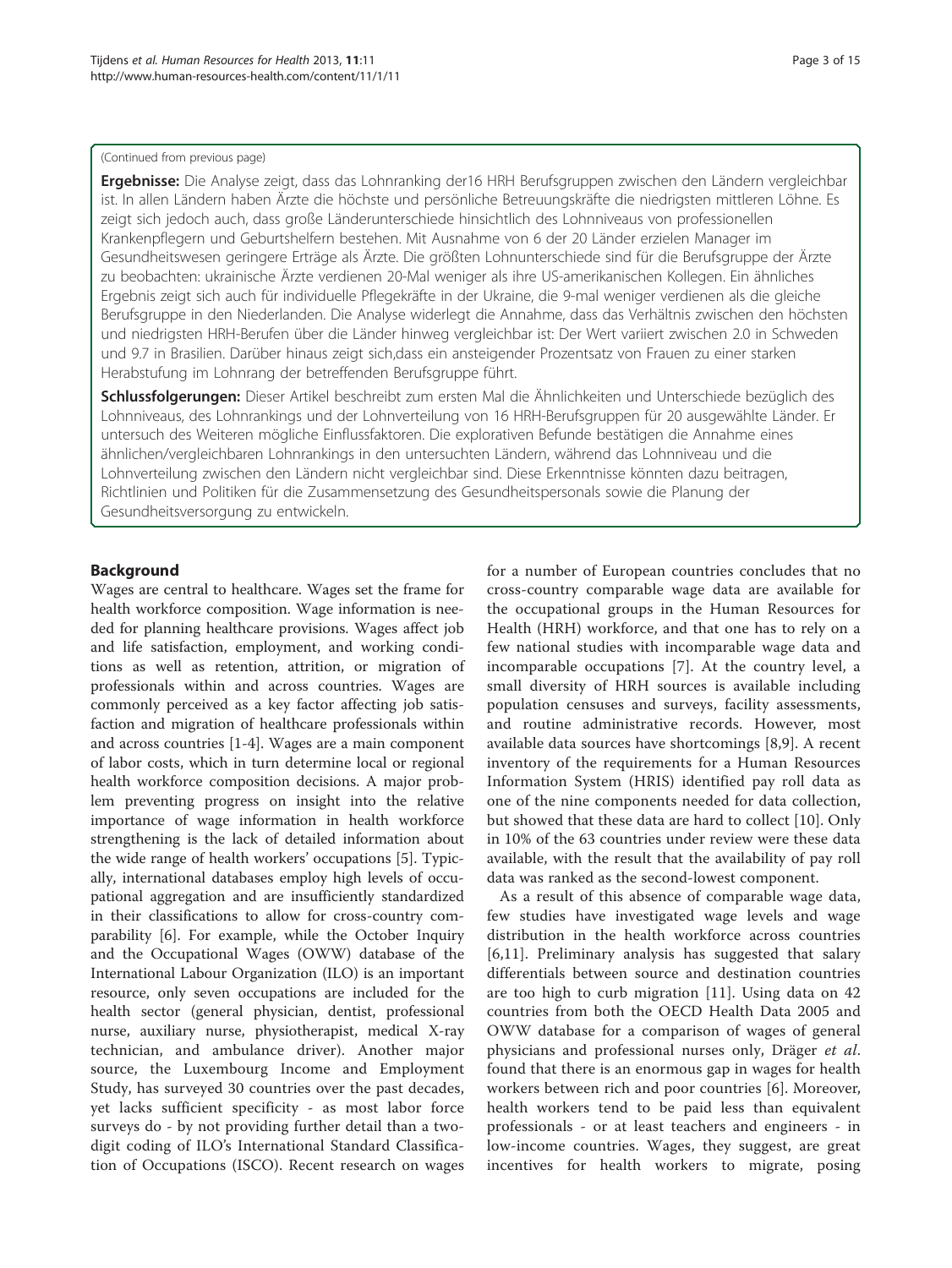challenges for the development of strategies to retain them in poor countries. At the same time, an increasingly complex remuneration landscape in destination countries reveals the development of different task profiles and related certification requirements - a proxy for relative wage ranking for distinct occupations [[12,13](#page-14-0)]. The differences and the complexity of wage structures between various countries are of potential key influence to workforce migratory patterns, workforce composition decisions, the national settings of healthcare provision, the wage setting processes, and professional credentialing (certification, licensing, and professional registration).

Given the absence of pay roll data in many countries and the subsequent problem of harmonizing pay roll data across countries, this research uses cross-country comparable survey data on wages. The analysis aims to detail and compare the wage structure in the HRH workforce across countries. It tests to what extent countries are similar with respect to ranking of wage levels and the wage dispersion across occupations. Moreover, it examines whether workforce composition characteristics of the occupations, such as age, gender, and employment status, influence the national wage ranking and wage levels. The following research objectives are investigated:

- 1. To what extent are the HRH occupational groups across countries similar with respect to the wage levels, the wage ranking, the wage dispersion, and the incidence of bonuses? And to what extent are the countries similar across HRH occupational groups?
- 2. To what extent do the gender, age, and employment status composition as well as the bonuses within the occupation/country cells show a relationship with their wage rankings and levels?

#### Methods

#### Data

The data used in this study stem from the selfadministered WageIndicator questionnaire, which is posted continuously at all national WageIndicator websites [\(www.wageindicator.org](http://www.wageindicator.org)). This dataset is particularly suited to our research objectives, because it offers a variety of detailed and comparable wage and occupation variables across a range of countries. Due to the fundamental data limitations highlighted above, the WageIndicator dataset offers a unique window to study in detail wage levels, ranking, and dispersion in HRH occupational groups. The first website of WageIndicator started in the Netherlands in 2001, and is operational today in 75 countries in five continents, receiving millions of visitors. The websites consist of job-related content, labor law and minimum wage information, VIP

wages, and a free Salary Check presenting average wages for occupations based on the web survey data. Web traffic is high due to coalitions with media groups with a strong Internet presence, search engine optimization, web-marketing, publicity, mobile applications, and answering visitors' email. The websites are consulted by employees, self-employed persons, students, job seekers, individuals with a job on the side, and similarly for their annual performance talks, job mobility decisions, occupational choices, or other reasons. In return for the free information provided, web visitors are invited to voluntarily complete a questionnaire with a lottery prize incentive. Between 1% and 5% of the visitors do so. Since the start of the survey, more than 1 million visitors to the website have provided valid information about their weekly, monthly, or annual wages. The survey consists of two parts which each take approximately 10 minutes to complete. In countries with poor Internet access the questionnaire is restricted to part one only. The questionnaire is comparable across countries. It is in the national language(s), adapted to country peculiarities, and asks questions about a wide range of subjects, including basic sociodemographic characteristics, wages, occupations, and other work-related topics (see Additional file [1](#page-13-0): Stylized questionnaire; the codebook is downloadable [[14](#page-14-0)]; for academic research the data are available for free from the IZA, Bonn, Germany, [http://idsc.iza.org/?](http://idsc.iza.org/?page=27&stid=1025) [page=27&stid=1025\)](http://idsc.iza.org/?page=27&stid=1025).

With respect to the quality of the dataset, its volunteer nature is a challenge. In the scientific community, the increasing use of web surveys has triggered a heated debate about their quality and reliability for scientific use [[15,16\]](#page-14-0). On the one hand, web surveys offer a number of advantages, such as cost benefits, fast and continuous data collection, and the potential to reach respondents across national borders. On the other hand, they have been criticized for the absence of an adequate sampling frame and in respect to the related question of whether the collected data are representative of the population of interest. The subpopulation with Internet access, the subpopulation visiting the web survey's website, and the subpopulation deciding to complete the survey are quite specific. Therefore different calibration techniques (poststratification weighting and propensity score adjustment) have been considered with the aim to deal with the described problem. Two approaches were used: improving the quality of web survey estimates and adjusting the biased web sample to the population under consider-ation [[17,18\]](#page-14-0). In the case of the *WageIndicator* data, a study of six countries (Germany, the Netherlands, Spain, USA, Argentina, and Brazil) shows that in 2006 most web samples deviated to some extent from the reference samples with regard to the common variables of age, gender, and education [[19,20](#page-14-0)]. These findings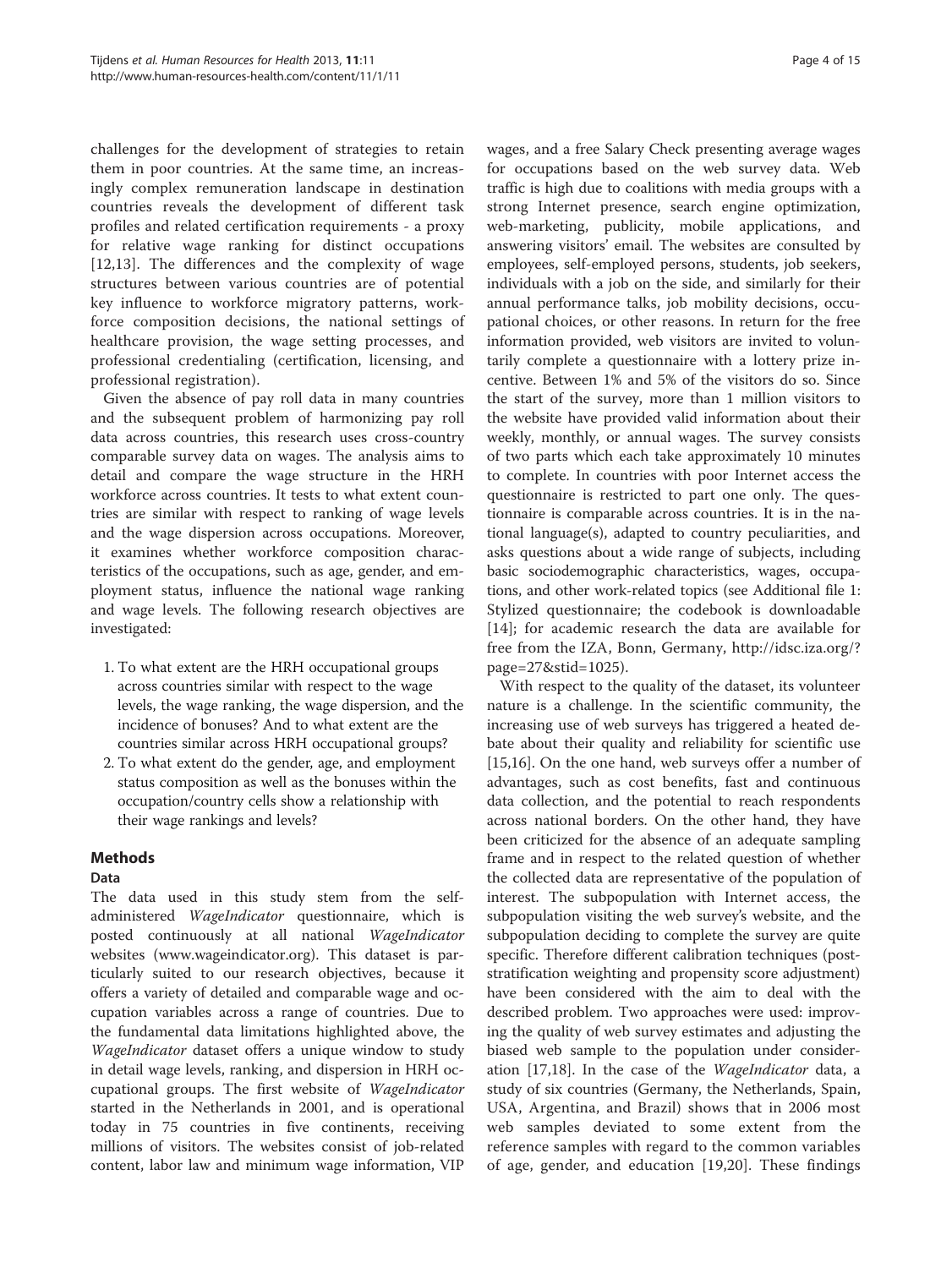are similar to findings from previous research [[21,22](#page-14-0)]. As a consequence, a simple proportional weighting procedure has been applied, adjusting the annual gender and age distributions of WageIndicator to those of ILO's global Economically Active Population Estimates and Projections (EAPEP, 6th edition) [[23](#page-14-0)]. More advanced calibration methods could not be applied, due to a fundamental lack of more recent, suitable, and comparable reference surveys, in particular for lowincome countries. The simple weights, however, indicate that in almost all countries the labor force aged 40 years and over is under-represented in our dataset, for women more so than for men. Explanations may be related to their relatively higher linguistic and computer illiteracy rates. In India, women aged 40 years and over were the most under-represented with a weighting factor of 14.2, followed by Mexico (4.5) and Belarus (3.2). For the remaining gender-age categories, however, our weights fluctuated between 0.5 and 2.0. Given the non-representative nature of the data, and despite these weights, the results should be considered explorative rather than representative for the HRH workforces in the 20 countries. For the research reported in this article, the described simple proportional within country-weighting procedure was used. The sample is not weighted across countries, because we use occupation/country cells as the unit of analysis, as explained in the next section.

#### Selecting health sector occupations and countries

In the *WageIndicator* web survey, respondents selfidentify their occupation by means of a three-step search tree allowing them to navigate easily through a multilingual database with 1,700 occupational titles, including a large number of health sector occupations. All occupational titles are coded according to the ILO's recently updated standard occupational classification (ISCO-08) [[24](#page-15-0)]. The health sector occupations in the database were selected and subsequently clustered into 20 health sector occupational groups (hereafter called HRH occupations), following the classifications in the Communicable Disease Global Atlas for Human Resources for Health of the WHO [[25](#page-15-0)] and the ILO's definition of health sector occupational units [\[26\]](#page-15-0). However, we kept a number of more detailed occupational categories in order to gain additional insight in the wage structure in the HRH workforce across countries. In two cases, the definition was ambiguous and led to the exclusion of occupations related to pharmaceutical production and job holders in the Health Care Administration & Operations occupation (non-managerial), who were not employed in the healthcare sector (NACE2.0 codes 86, 87, 88). Administrative and non-health-related skills are core to the latter occupation and can be used in any industry (see Additional file [2:](#page-13-0) Mapping the selected WageIndicator occupations into the 20 HRH occupations and their ISCO-08 codes).

For this study, the WageIndicator survey data from 2008 to 2011 have been pooled to obtain sufficient observations for the HRH occupations. We trust pooling the data, because it seems unlikely that the wage ranking across the HRH occupations changes rapidly over a short period. Moreover, the wages have been corrected across years, as will be described in the next section. The number of observations per country varies largely, because the response is related to the number of web visitors, which in turn depends on the start date of the website, cooperation with media partners, the size of the country, the number of competing websites, Internet access rates in the country, and so on. Given the aim of wage comparisons across HRH occupations and across countries, we set the commonly used threshold of at least five observations with wage information in an occupation/country cell. This led to an exclusion of four HRH occupations (Traditional & Complementary Medicine (Associate) Professionals, Paramedical Practitioners, Veterinary Professionals, and Optometrists and Ophthalmic Opticians) of the initial list of 20. In the analysis, 16 HRH occupations could be compared across 20 countries, but for 20 occupation/country cells we had fewer than five observations. Hence, the analyses are based on 300 occupation/country cells (16\* 20–20). The 20 countries stem from four continents, namely one country from Africa (RSA), six from the Americas (Argentina, Brazil, Chile, Colombia, Mexico, USA), one from Asia (India) and 12 from Europe (Belarus, Belgium, Czech Republic, Finland, Germany, the Netherlands, Poland, Russian Federation, Spain, Sweden, Ukraine, UK). Given the applied selection, the weighted WageIndicator data have 49,687 observations. For the occupations, the number of observations ranged from 370 for Dentists to 9,432 for the Health Care Administration & Operations occupations (non-managerial). For the 20 countries, the number of observations ranged from 299 for Sweden to 13,509 for Germany.

In this study, the units of analysis are occupation/ country cells, thus occupations within countries. This implies that we do not control for the number of job holders across the occupations within a country and we also do not control for the size of the HRH workforces across countries. The aggregate data file of 300 occupation/country cells comprises the medians or means of the variables of interest, namely wages and bonuses, as well as age, gender, and employment status, as will be explained hereafter (see Additional file [3](#page-14-0): The aggregate data file of the 16 occupations \* 20 country cells). The survey has information about second and third jobs. However, because fewer than 5% of respondents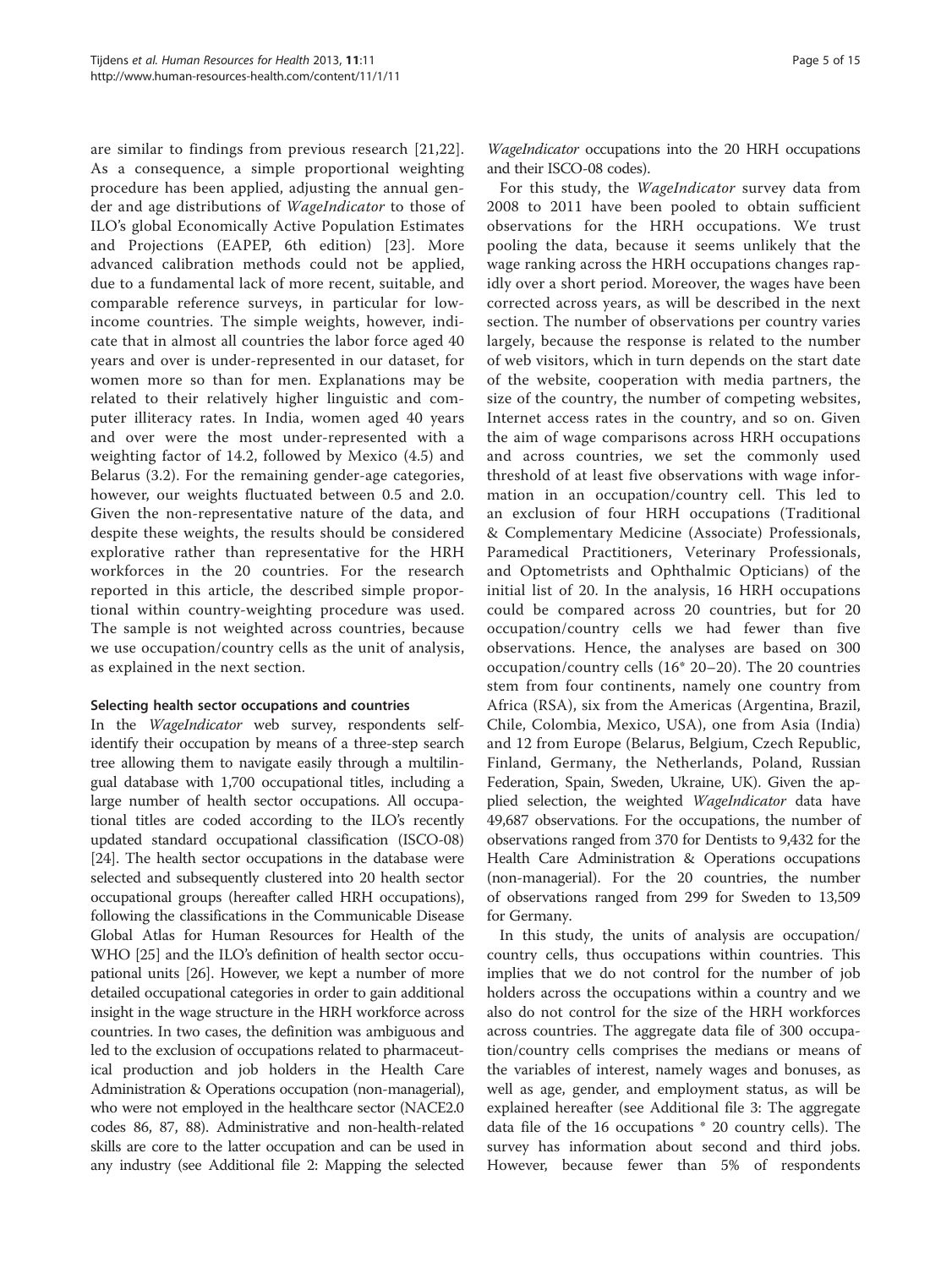reported on this, this information was not included in the analysis.

#### Defining hourly wages

The *WageIndicator* web survey asks respondents in dependent and self-employed labor relations about their earnings in detail. Both groups are routed differently through the survey because the questions on wages and income are different [[14](#page-14-0)]. The employees are asked if they are paid per month or per week, whichever is most common in the country of survey. If the answer is 'no', the next question asks them to select the pay period. In the few countries where it is deemed necessary, a question asks about the currency in which the wage is paid. The next question asks if respondents know their gross and net wage. Depending on the answer, questions ask for the last gross and/or net wage. Here, a probe suggests respondents to specifically include bonuses, if these were received in the last wage. A question then presents a list of bonuses that may have been included in the last wage, ranging from shift and commuting allowances to tips and performance bonuses. These questions are set to the default 'no'. If 'yes' is selected, a question pops up asking for the amount of the bonus. The self-employed respondent group receives questions about their gross annual income before taxation, followed by a question whether this income was earned in 12 months or less, and if less, in how many months. The page with the bonus questions is not asked of the self-employed.

For the employees, the gross hourly wages were computed from their weekly hours, their pay period, and their gross wages. Weekly hours were derived from the contractual weekly hours for employees with agreed working hours in their employment contract and from the usual weekly working hours for all other categories. The pay period was self-reported in the survey. When only net wages were reported, the gross wages have been computed-based on the annual country average between gross and net wages in 10 wage brackets. The reported bonuses were categorized as regular or annual, for example, seniority bonus versus end-of-year bonus, and as fixed versus variable, for example, holiday allowance versus bonus from profits. The fixed regular bonuses were included in the hourly wages. The fixed annual bonuses were included proportionally in the hourly wages. The variable bonuses were excluded from the hourly wage computation, because in some years and some cases they greatly affected the wages. Employer-provided services, such as healthcare insurance and non-monetary remuneration, food vouchers, or laptops were not included in the hourly wages, because the monetary value of such services was not asked in the survey. Allowances for expenses, such as commuting allowances, were also excluded. Overtime bonuses were excluded from the

computation of the hourly wages, because overtime hours only exist for employees with contractual working hours, which were the basis of the hourly wage computation. For the self-employed, their annual income was divided by their weekly working hours, multiplied by the usual national working weeks per year and controlled for the months worked. For convenience, we use the term hourly wages also for the self-employed.

Once the gross hourly wages in national currencies were computed, they were standardized into US Dollars (USD) using the PPP projections from the World Bank Database. The PPP theory uses the long-term equilibrium exchange rate of two currencies to equalize their purchasing power for a given basket of goods. In the data cleaning, odd values in the reported gross and/or net wages were set to missing. The standardized hourly wages lower than 1 PPP standardized USD or higher than 400 PPP standardized USD were considered outliers. Note that the common 1% rule to identify outliers was not applied, because of the continuous nature of the survey. Given that datasets are prepared quarterly, this threshold for outliers would have varied too much across the quarters. To compare the standardized gross hourly wages over the survey years, the 2008 wages were augmented with the ratio of the national PPP-2011/PPP-2008, and similarly for 2009 and 2010. Thus, all wages were indexed to the 2011 level. In the remainder of this article, the term standardized USD gross hourly wages will be used to refer to the PPP standardized wages in USD, indexed to the 2011 level. Because of the skewed distribution of wages, we preferred the median of the hourly wages over the mean in our aggregate data file with the 300 occupation/country cells.

#### Results

#### Wage structures in HRH occupations

Research objective 1 aimed to investigate the extent to which HRH occupational groups across countries are similar with respect to the wage levels, the wage ranking, the wage dispersion, and the incidence of bonuses. Thus, how do the occupational wage structures compare internationally? And to what extent are the countries similar across HRH occupational groups? Before turning to the overall picture, the gross median standardized wages for three occupations, namely for the groups of Medical Doctors, Nursing & Midwifery Professionals, and Personal Care Workers in Health Services are shown as an example (Figure [1\)](#page-7-0). The largest wage differences for the group of Medical Doctors are between Ukraine and USA. A Ukrainian doctor earns 20 times less than a US doctor, using PPP standardized wages. The Nursing & Midwifery Professionals occupational group exhibits the same pattern, though the differences are smaller. In the Ukraine, this group earns 11 times less than their Dutch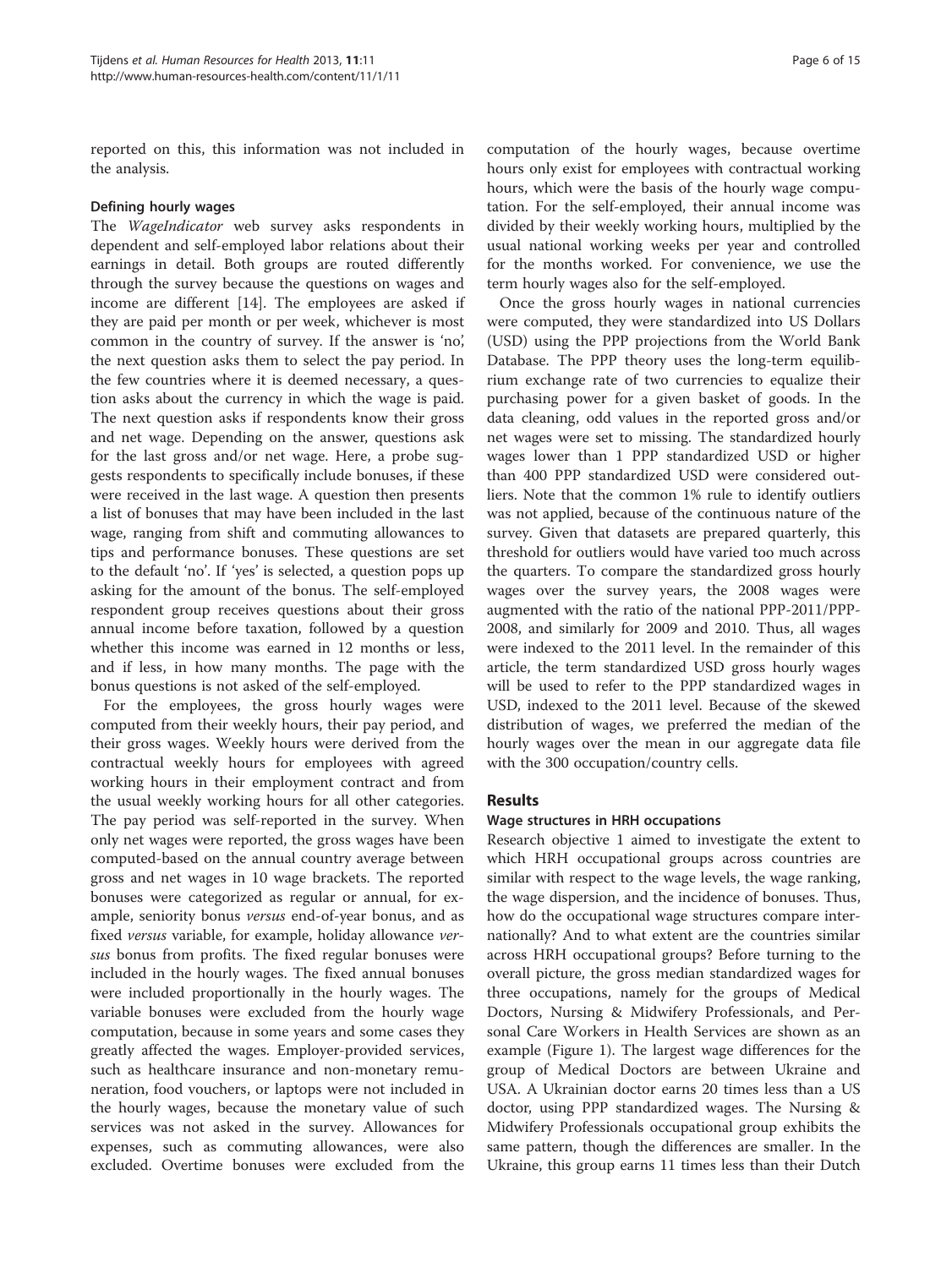<span id="page-7-0"></span>

counterparts, who have the highest earnings. When it comes to the group of Personal Care Workers, the pattern is similar. Again, care workers in Ukraine have the lowest earnings, earning nine times less than care workers in the Netherlands.

The wage levels of the 16 HRH occupational groups are shown in Table [1](#page-8-0). Across the 20 countries, Medical Doctors are paid the highest wages and Personal Care Workers the lowest ones. The maximum wages earned in a country are highest for Dentists and again lowest for Personal Care Workers. Table [2](#page-9-0) shows a transposed picture, revealing the wage levels of the joint HRH occupations in the 20 countries. The overall HRH wages are highest in the Netherlands, UK, and USA and lowest in Poland, the Russian Federation, and Ukraine (Table [2](#page-9-0), column 2). The highest wages in a HRH occupation are paid in Belgium and the USA, and the lowest wages are found in Ukraine and the Russian Federation.

For the wage ranking of the 16 occupational groups in the HRH workforce in each country, the ranking system is from lowest to highest value. The median standardized USD gross hourly wages within each occupation/country cell were ranked from 1, indicating the occupation with the lowest median wage in the country, to 16, indicating the occupation with the highest median wage in the country (second panel of Table [1](#page-8-0)). For reasons of comparability, the ranking in countries with observations for fewer than 16 occupations was scaled between 1 and 16. Not surprisingly, the occupational group Medical Doctors ranks highest in seven of the 20 countries and ranks highest in the 20-country wage ranking (Table [1](#page-8-0), column 6). It has the second-highest rank in another seven countries (see Additional file [3](#page-14-0)). The occupational groups for Dentists and Pharmacists rank second and third highest. In contrast, the Personal Care Workers group is ranked lowest across the 20 countries. This

group has the lowest wage ranking in 13 of the 20 countries, and is ranked second-lowest in another three countries. The 20-country wage rank of the Health Care Administration & Operations occupations (non-managerial) is the second-lowest. In most countries, the Health Care Managers group has the second-highest ranking (Table [1,](#page-8-0) column 6). In almost all countries, the Health Care Managers group has lower median earnings than the Medical Doctors group, but in six countries, they have higher earnings, namely in Belarus, Czech Republic, India, the Russian Federation, and Ukraine (see Additional file [3\)](#page-14-0). Arguably, ideologies of centralized state-governance historically played a more dominant role in some of these countries than did quality of care [[27\]](#page-15-0). At 8.0, the Nursing & Midwifery Professionals group is in the middle of the earnings ranking (Table [1](#page-8-0), column 6). In six countries, this occupation is ranked near the bottom at places 3 or 4, namely in Belarus, India, Mexico, Poland, the Russian Federation, and Ukraine. In contrast, this group has relatively high rankings in Brazil, Chile, the Netherlands, and Spain (see Additional file [3\)](#page-14-0).

To investigate the similarity of the wage rankings, the 16-occupation ranking in each country was correlated to the overall 20-country ranking, thereby indicating how much the country's ranking fits into the overall ranking. The second-last column in Table [2](#page-9-0) shows the results. It depicts that the correlations are fairly high for most countries. In 11 countries (Argentina, Belgium, Brazil, Chile, Czech Republic, Finland, the Netherlands, RSA, Spain, UK, and USA) the correlations are between 0.81 and 0.91. In six countries, correlations are between 0.65 and 0.75 (Belarus, Germany, Mexico, Poland, the Russian Federation, and Sweden), and in three countries correlations are between 0.48 and 0.54 (Colombia, India, Ukraine). In conclusion, in the vast majority of countries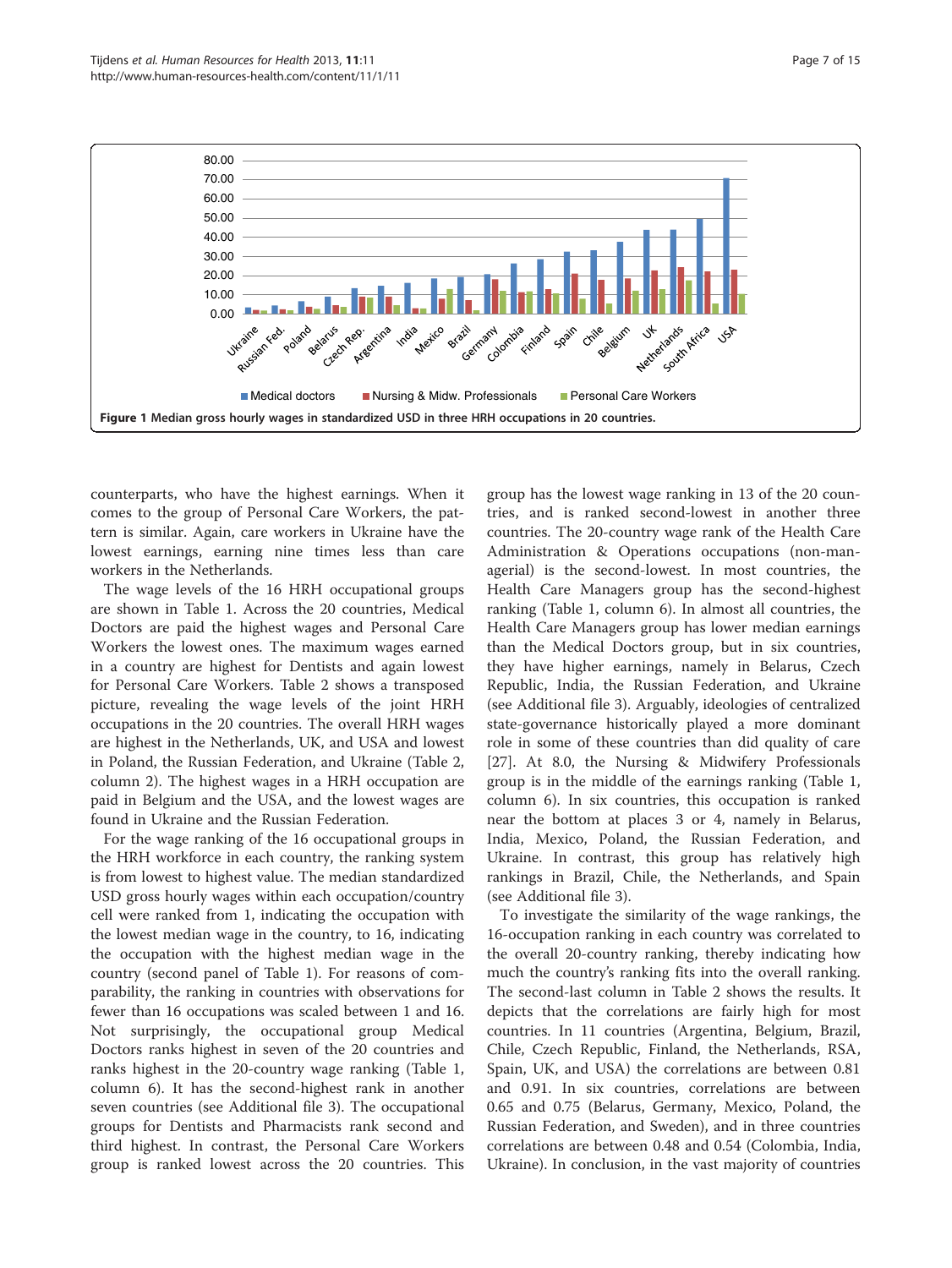<span id="page-8-0"></span>

| Table 1 Mean of the median hourly occupational wages in the 20 countries, and its standard deviation, minimum, and |
|--------------------------------------------------------------------------------------------------------------------|
| maximum (wages in standardized USD, indexed to the 2011 level), mean of the occupational wage rank across 20       |
| countries, its standard deviation, minimum, and maximum (1=lowest rank, 16 = highest rank), number of countries in |
| which the occupation ranks highest and ranks lowest, and number of countries with valid observations               |

|                                               | <b>Standardized hourly wages</b><br>(USD) |                    |              | Wage rank (1=lowest,<br>$16 =$ highest) |              |                   |              | <b>Countries with</b><br>highest rank (n) | Countries with<br>lowest rank $(n)$ | Countries with valid<br>observations (n) |     |
|-----------------------------------------------|-------------------------------------------|--------------------|--------------|-----------------------------------------|--------------|-------------------|--------------|-------------------------------------------|-------------------------------------|------------------------------------------|-----|
|                                               | Mean<br>wage                              | SD<br>mean<br>wage | Min.<br>wage | Max.<br>wage                            | Mean<br>rank | <b>SD</b><br>rank | Min.<br>rank | Max.<br>rank                              |                                     |                                          |     |
| <b>Medical Doctors</b>                        | 26.02                                     | 17.64              | 3.55         | 71.01                                   | 14.3         | 2.2               | 9.0          | 16.0                                      | 7                                   | $\Omega$                                 | 19  |
| Dentists                                      | 25.80                                     | 24.65              | 2.95         | 72.85                                   | 13.1         | 3.3               | 7.4          | 16.0                                      | $\overline{4}$                      | 0                                        | 12  |
| Pharmacists                                   | 19.99                                     | 14.61              | 2.45         | 48.58                                   | 12.4         | 3.7               | 1.0          | 16.0                                      | 1                                   |                                          | 17  |
| Health Researchers &<br>Educators             | 16.76                                     | 8.47               | 4.67         | 35.85                                   | 12.7         | 2.9               | 4.2          | 16.0                                      | $\overline{4}$                      | 0                                        | 20  |
| Health Care Managers                          | 15.86                                     | 6.85               | 3.76         | 28.92                                   | 12.8         | 2.4               | 8.5          | 16.0                                      | $\overline{4}$                      | 0                                        | 20  |
| Envir. & Occ. Health<br>Professionals         | 14.02                                     | 7.86               | 2.74         | 27.67                                   | 11.1         | 2.5               | 5.0          | 14.9                                      | 0                                   | 0                                        | 17  |
| Nursing & Midwifery<br>Professionals          | 13.06                                     | 7.84               | 2.20         | 24.47                                   | 8.0          | 3.6               | 3.0          | 14.9                                      | $\mathbf 0$                         | 0                                        | 20  |
| Physiotherapists                              | 12.47                                     | 6.88               | 3.84         | 25.63                                   | 8.0          | 3.6               | 1.0          | 13.0                                      | $\mathbf 0$                         |                                          | 18  |
| Other Health<br>Professionals                 | 12.15                                     | 6.12               | 3.62         | 22.64                                   | 8.0          | 2.9               | 4.0          | 14.9                                      | 0                                   | 0                                        | 20  |
| Health Informatics<br>Technicians             | 11.77                                     | 6.07               | 4.01         | 24.70                                   | 7.8          | 3.7               | 2.0          | 15.0                                      | 0                                   | $\Omega$                                 | 20  |
| Community Health<br>Workers                   | 11.57                                     | 6.51               | 2.02         | 23.47                                   | 6.0          | 3.5               | 2.2          | 13.0                                      | $\mathbf 0$                         | 0                                        | 20  |
| Nurses & Midwifery<br>Associate Professionals | 11.41                                     | 7.58               | 1.90         | 23.42                                   | 4.9          | 3.6               | 1.0          | 13.0                                      | $\Omega$                            | 3                                        | 18  |
| Medical and<br>Pharmaceutical<br>Technicians  | 11.37                                     | 5.42               | 3.84         | 20.37                                   | 7.5          | 3.1               | 2.1          | 14.0                                      | $\mathbf 0$                         | 0                                        | 20  |
| Other Health<br>Associate Professionals       | 10.39                                     | 5.31               | 2.82         | 19.00                                   | 4.9          | 2.1               | 1.0          | 11.0                                      | $\mathbf 0$                         |                                          | 20  |
| Health Care<br>Administration &<br>Operations | 9.94                                      | 5.18               | 2.90         | 19.02                                   | 4.6          | 2.9               | 1.0          | 12.5                                      | $\mathbf 0$                         |                                          | 20  |
| Personal Care Workers<br>in Health Services   | 7.82                                      | 4.79               | 1.83         | 17.65                                   | 2.3          | 2.9               | 1.0          | 10.6                                      | $\mathbf 0$                         | 13                                       | 19  |
| Total                                         | 14.06                                     | 10.55              | 1.83         | 72.85                                   | 8.5          | 4.6               | 1.0          | 16.0                                      | 20                                  | 20                                       | 300 |

Source: Data from the WageIndicator survey 2008-2011 (weighted within countries), aggregated for 16 HRH occupations in 20 countries (n=300 occupation/ country cells, which are not weighted across countries for the size of the national population or the national HRH workforce).

in this study, the ranking is fairly similar. The latter countries are not a group of higher income countries or countries from one continent. Explanations for the relatively low correlations of the three countries might be linked to their qualifications and/or professional credentialing systems, but other explanatory factors may also play a role. For India, the factor of a large underrepresentation of people aged >40 years may be part of the explanation. Further investigations are needed to understand the differences between the countries.

For the within-country and within-occupation wage dispersion, we used two measures notably the ratio

between the highest and lowest wages and the standard deviation of the median wages. Table 1 (column 3) shows the wage dispersion for the HRH occupations, and Table [2](#page-9-0) (column 3) does so for the countries. For the HRH occupations, the standard deviation is largest for Dentists and smallest for Personal Care Workers. Comparing the countries, the standard deviation is largest in USA and smallest in Ukraine. Within countries, the ratio of the highest paying occupation to the lowest paying occupation (Table [2,](#page-9-0) column 6) shows that the wage gap is largest in Brazil, where the median wage of the highest paid HRH occupation is 9.7 times the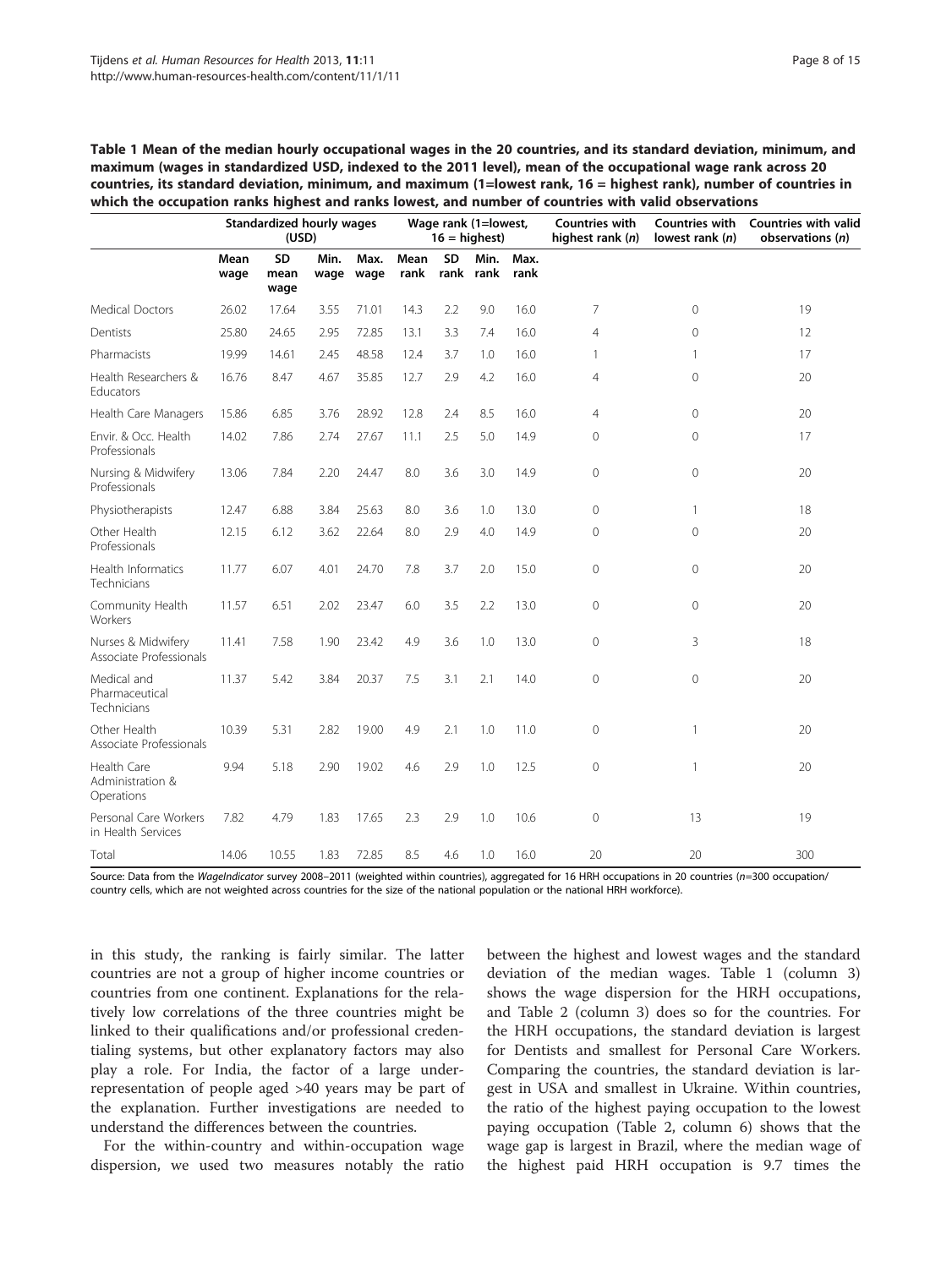|                   | Standardized hourly wages (USD) |                 |              |              |                       | <b>Ratios and correlations</b>        |                                            |
|-------------------|---------------------------------|-----------------|--------------|--------------|-----------------------|---------------------------------------|--------------------------------------------|
|                   | Mean<br>wage                    | SD mean<br>wage | Min.<br>wage | Max.<br>wage | Ratio max/min<br>wage | Correlation with overall<br>wage rank | Occupations with valid<br>observations (n) |
| Netherlands       | 25.91                           | 12.27           | 17.65        | 64.90        | 3.68                  | 0.88                                  | 16                                         |
| United<br>Kingdom | 25.53                           | 10.62           | 12.93        | 54.95        | 4.25                  | 0.84                                  | 16                                         |
| United States     | 25.06                           | 16.71           | 10.54        | 71.01        | 6.74                  | 0.87                                  | 14                                         |
| South Africa      | 23.58                           | 11.73           | 5.52         | 49.59        | 8.98                  | 0.87                                  | 15                                         |
| Belgium           | 22.03                           | 14.79           | 12.17        | 72.85        | 5.98                  | 0.91                                  | 16                                         |
| Germany           | 19.53                           | 5.25            | 12.14        | 29.85        | 2.46                  | 0.69                                  | 15                                         |
| Sweden            | 18.86                           | 4.13            | 15.26        | 29.97        | 1.96                  | 0.68                                  | 11                                         |
| Spain             | 16.19                           | 5.98            | 8.01         | 32.59        | 4.07                  | 0.81                                  | 15                                         |
| Finland           | 14.59                           | 4.66            | 10.77        | 28.66        | 2.66                  | 0.86                                  | 14                                         |
| Chile             | 13.50                           | 7.53            | 5.53         | 33.23        | 6.01                  | 0.88                                  | 15                                         |
| Colombia          | 11.71                           | 5.50            | 6.07         | 26.49        | 4.37                  | 0.54                                  | 15                                         |
| Mexico            | 11.49                           | 4.81            | 4.70         | 21.51        | 4.57                  | 0.65                                  | 16                                         |
| Czech<br>Republic | 10.64                           | 2.42            | 7.03         | 14.41        | 2.05                  | 0.81                                  | 15                                         |
| Argentina         | 9.89                            | 3.26            | 4.60         | 16.07        | 3.50                  | 0.85                                  | 16                                         |
| India             | 7.69                            | 4.87            | 2.45         | 17.68        | 7.22                  | 0.50                                  | 14                                         |
| Belarus           | 7.54                            | 2.86            | 2.73         | 13.11        | 4.80                  | 0.75                                  | 16                                         |
| Brazil            | 6.20                            | 4.03            | 2.00         | 19.31        | 9.66                  | 0.91                                  | 16                                         |
| Poland            | 4.93                            | 1.34            | 2.77         | 7.68         | 2.77                  | 0.67                                  | 14                                         |
| Russian Fed.      | 4.12                            | 1.72            | 1.90         | 7.17         | 3.79                  | 0.73                                  | 15                                         |
| Ukraine           | 3.25                            | 0.90            | 1.83         | 4.67         | 2.55                  | 0.48                                  | 16                                         |
| Total             | 14.06                           | 10.55           | 1.83         | 72.85        | 39.81                 |                                       | 300                                        |

<span id="page-9-0"></span>Table 2 Mean of the median hourly national wages of the 16 HRH occupations, and its standard deviation, minimum, and maximum (wages in standardized USD, indexed to the 2011 level), max/min ratio, correlation coefficients of the national wage ranking of occupations with the overall wage ranking, and number of occupations with valid observations

Source: Data from the WageIndicator survey 2008-2011 (weighted within countries), aggregated for 16 HRH occupations in 20 countries (n=300 occupation/ country cells, which are not weighted across countries for the size of the national population or the national HRH workforce).

median of the lowest paid HRH occupation, followed by South Africa. In contrast, Sweden, the Czech Republic, and Germany show more egalitarian dispersion as far as the median wages in the HRH workforce are concerned (ratios between 2.0 and 2.5).

In some countries, bonuses contribute for a substantial part to the income. The data allowed us to explore the incidence of bonuses. As explained in the previous section, we distinguished four categories of bonuses, namely fixed and variable annual bonuses as well as fixed and variable regular bonuses. Table [3](#page-10-0) reveals the 20-country average of the proportion of these bonuses for the 16 HRH occupations. It shows that the fixed annual bonuses are the most frequent, with an average percentage between 17% and 39%. These bonuses are reported in almost all countries, with the exception of Personal Care Workers, for whom no bonus is reported in seven of the 20 countries. The second most frequently reported bonus is the variable regular bonus with an average percentage between 3% and 11%. In 11 of the 20 countries, Physiotherapists did not report receiving this bonus. Finally, the percentages of variable annual and fixed regular bonuses are the least frequently reported. In all occupations, the average is <10%. In all occupations also, the percentage of fixed bonuses as a percentage of the total bonuses is at least 67% (last column in Table [3\)](#page-10-0). Pharmacists have the lowest percentage fixed bonuses in total bonuses, whereas Community Health Workers have the highest. When comparing countries (see Additional file [3\)](#page-14-0), fixed annual bonuses are most common in the Netherlands, Germany, Belgium, Finland, but also in Mexico, whereas they are least common in Poland and Spain. Fixed regular bonuses are most common in Belarus. Variable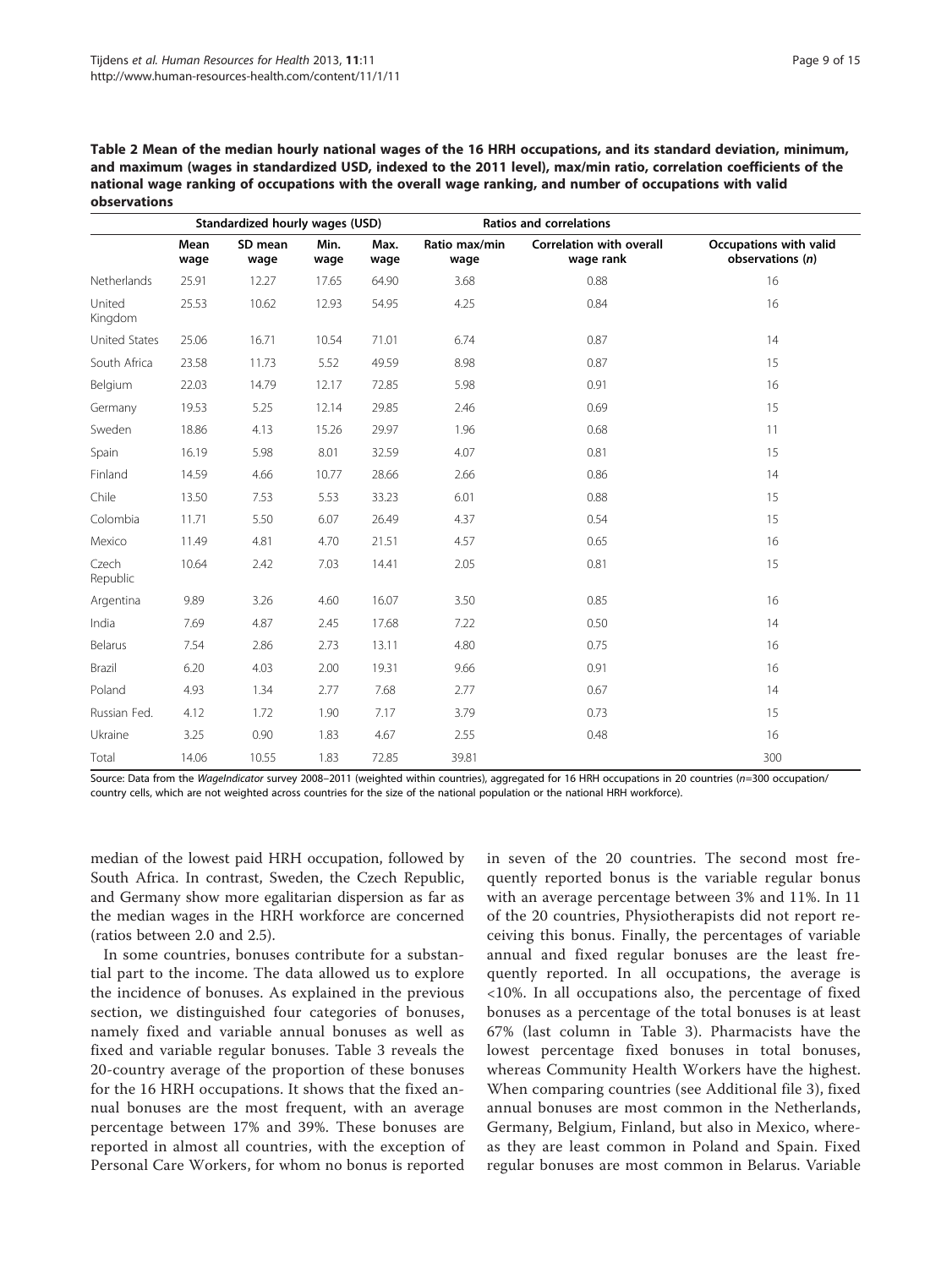<span id="page-10-0"></span>

| Table 3 20-country mean of the national proportions of job holders in 16 HRH occupations reporting to receive a    |
|--------------------------------------------------------------------------------------------------------------------|
| bonus in four bonus categories, number of countries with 0% of the job holders reporting the bonus, and proportion |
| of fixed bonus in total bonus                                                                                      |

|                                          | Fixed<br>annual<br>bonuses | Countries<br>with $0\%$ (n) | Fixed<br>regular<br>bonuses | Countries<br>with $0\%$ (n) | Variable<br>annual<br>bonuses | Countries<br>with $0\%$ (n) | Variable<br>regular<br>bonuses | <b>Countries</b><br>with $0\%$ (n) | <b>Fixed bonus</b><br>in total<br>bonus |
|------------------------------------------|----------------------------|-----------------------------|-----------------------------|-----------------------------|-------------------------------|-----------------------------|--------------------------------|------------------------------------|-----------------------------------------|
| Medical Doctors                          | 0.23                       | $\mathbf 0$                 | 0.06                        | 5                           | 0.03                          | $\overline{7}$              | 0.08                           | $\overline{3}$                     | 0.73                                    |
| Nursing &<br>Midwifery<br>Professionals  | 0.36                       | $\mathbf 0$                 | 0.09                        | 6                           | 0.03                          | 5                           | 0.10                           | 3                                  | 0.79                                    |
| Dentists                                 | 0.17                       | 3                           | 0.07                        | 7                           | 0.02                          | 8                           | 0.03                           | 8                                  | 0.82                                    |
| Pharmacists                              | 0.35                       | $\overline{2}$              | 0.03                        | 13                          | 0.07                          | 6                           | 0.11                           | 8                                  | 0.67                                    |
| Envir. & Occ.<br>Health<br>Professionals | 0.39                       | $\mathbf 0$                 | 0.09                        | $\overline{7}$              | 0.03                          | 10                          | 0.06                           | 8                                  | 0.83                                    |
| Physiotherapists                         | 0.26                       | $\mathbf 0$                 | 0.07                        | 11                          | 0.01                          | 13                          | 0.06                           | 11                                 | 0.82                                    |
| Other Health<br>Professionals            | 0.29                       | $\mathbf 0$                 | 0.05                        | $\overline{7}$              | 0.02                          | 9                           | 0.06                           | 3                                  | 0.82                                    |
| Medical and<br>Pharmac.<br>Technicians   | 0.36                       | $\mathbf{1}$                | 0.04                        | 6                           | 0.04                          | 5                           | 0.11                           | $\mathbf{1}$                       | 0.73                                    |
| Nurses &<br>Midwifery<br>Associate Prof. | 0.30                       | $\mathsf{O}\xspace$         | 0.08                        | 6                           | 0.01                          | 10                          | 0.09                           | $\mathbf{1}$                       | 0.79                                    |
| Community<br>Health Workers              | 0.30                       | $\overline{2}$              | 0.06                        | 9                           | 0.00                          | 18                          | 0.05                           | 8                                  | 0.87                                    |
| Other Health<br>Associate<br>Profess.    | 0.30                       | $\mathbf 0$                 | 0.07                        | 6                           | 0.02                          | 8                           | 0.09                           | $\mathbf 0$                        | 0.77                                    |
| Personal Care<br>Workers                 | 0.22                       | $\overline{\phantom{a}}$    | 0.03                        | 13                          | 0.02                          | 14                          | 0.05                           | $\overline{\mathcal{I}}$           | 0.77                                    |
| Health<br>Researchers &<br>Educators     | 0.32                       | $\mathbf{1}$                | 0.05                        | $\overline{7}$              | 0.04                          | 5                           | 0.09                           | $\overline{4}$                     | 0.74                                    |
| Health Care<br>Managers                  | 0.33                       | $\mathbf 0$                 | 0.08                        | $\overline{7}$              | 0.04                          | $\overline{4}$              | 0.10                           | 3                                  | 0.74                                    |
| Health Care<br>Admin. &<br>Operations    | 0.29                       | $\mathbf{1}$                | 0.05                        | 6                           | 0.03                          | $\overline{4}$              | 0.08                           | $\mathbf 0$                        | 0.77                                    |
| Health<br>Informatics<br>Technicians     | 0.33                       | $\mathbf 0$                 | 0.03                        | 6                           | 0.05                          | $\mathbf{1}$                | 0.10                           | $\mathbf{1}$                       | 0.71                                    |
| Total                                    | 0.30                       |                             | 0.06                        |                             | 0.03                          |                             | 0.08                           |                                    | 0.77                                    |

Source: Data from the WageIndicator survey 2008-2011 (weighted within countries), aggregated for 16 HRH occupations in 20 countries (n=300 occupation/ country cells, which are not weighted across countries for the size of the national population or the national HRH workforce).

annual bonuses are most often reported in Mexico, and variable regular bonuses are most common in the Czech Republic.

#### Explaining wage ranking and wage levels

Research objective 2 aimed to investigate the extent to which gender, age, and employment status composition as well as the bonuses within the occupation/country cells explain the within-country wage rankings and wage levels in standardized USD. Before turning to the results of the analysis, we briefly describe the characteristics of the 300

occupation/country cells (Table [4\)](#page-11-0). The gender composition of the health sector occupations varies largely across the 20 countries. With a 20-country mean of 23% of women, the occupation of Health Informatics Technician is the most male-dominated. This is the case in 14 of the 20 countries. Medical Doctors and Environmental and Occupational Health Professionals rank second as most male-dominated occupations (both 32% women). In contrast, five occupational groups, namely Nursing & Midwifery Professionals, Physiotherapists, Nurses & Midwifery Associate Professionals, Community Health Workers,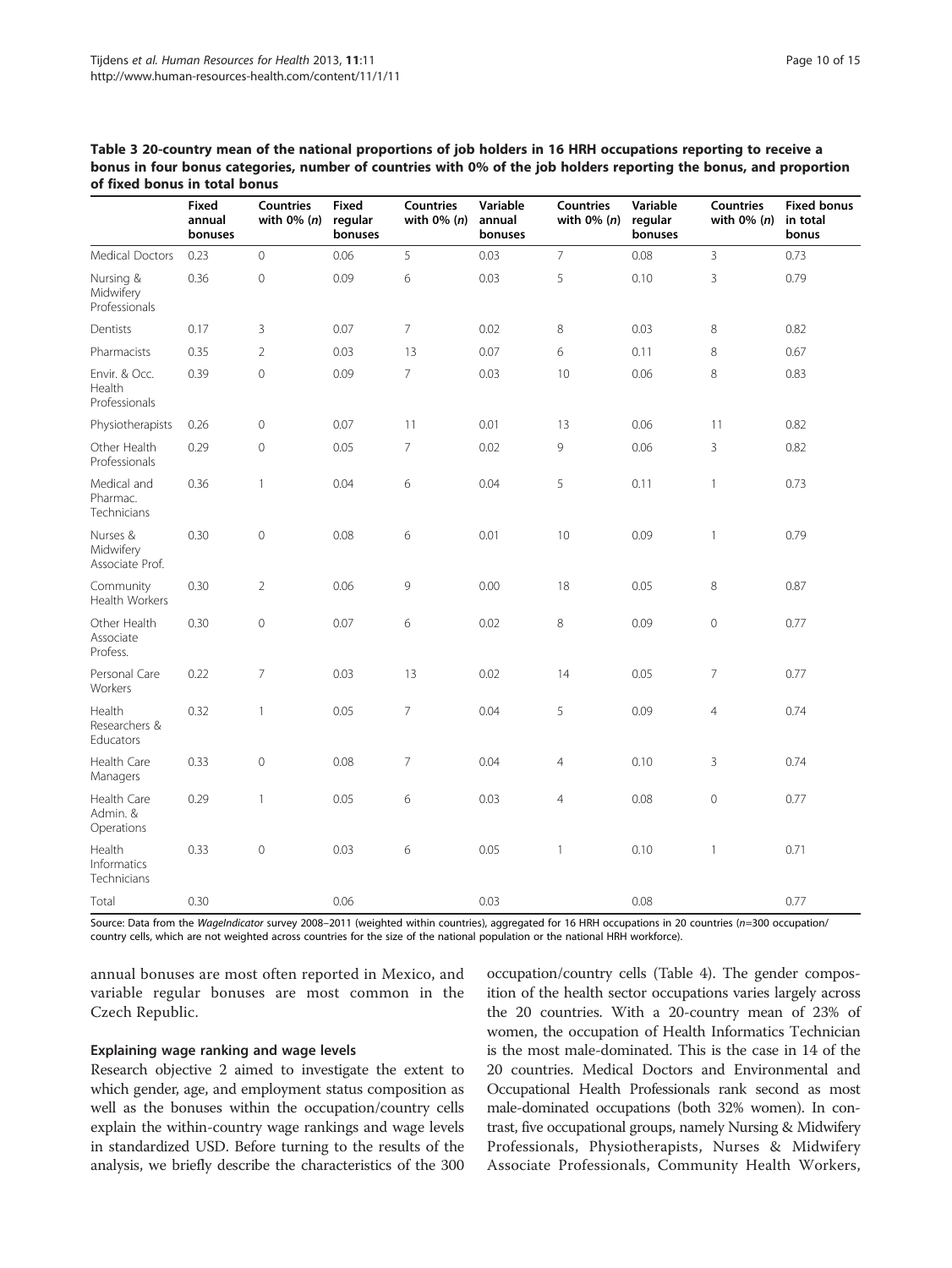|                                               | Proportion job holders aged 30<br>years or less | Proportion job holders aged 50<br>years and over | Proportion<br>women | Proportion<br>employees |
|-----------------------------------------------|-------------------------------------------------|--------------------------------------------------|---------------------|-------------------------|
| <b>Medical Doctors</b>                        | 0.13                                            | 0.27                                             | 0.32                | 0.81                    |
| Nursing & Midwifery<br>Professionals          | 0.19                                            | 0.19                                             | 0.85                | 0.99                    |
| Dentists                                      | 0.20                                            | 0.22                                             | 0.46                | 0.61                    |
| Pharmacists                                   | 0.20                                            | 0.16                                             | 0.67                | 0.96                    |
| Envir. and Occup. Health<br>Professionals     | 0.17                                            | 0.21                                             | 0.32                | 0.96                    |
| Physiotherapists                              | 0.35                                            | 0.17                                             | 0.74                | 0.90                    |
| Other Health Professionals                    | 0.25                                            | 0.20                                             | 0.74                | 0.93                    |
| Medical and Pharmaceutical<br>Technicians     | 0.25                                            | 0.16                                             | 0.65                | 0.97                    |
| Nurses & Midwifery Associate<br>Professionals | 0.17                                            | 0.21                                             | 0.87                | 0.98                    |
| Community Health Workers                      | 0.23                                            | 0.20                                             | 0.78                | 0.99                    |
| Other Health Associate<br>Professionals       | 0.23                                            | 0.19                                             | 0.75                | 0.97                    |
| Personal Care Workers in Health<br>Services   | 0.19                                            | 0.21                                             | 0.82                | 0.96                    |
| Health Researchers & Educators                | 0.26                                            | 0.18                                             | 0.59                | 0.96                    |
| Health Care Managers                          | 0.11                                            | 0.22                                             | 0.64                | 0.97                    |
| Health Care Administration &<br>Operations    | 0.19                                            | 0.20                                             | 0.72                | 0.98                    |
| Health Informatics Technicians                | 0.37                                            | 0.10                                             | 0.23                | 0.97                    |
| Total                                         | 0.22                                            | 0.19                                             | 0.64                | 0.94                    |

<span id="page-11-0"></span>Table 4 20-country mean of the national proportions of job holders in 16 HRH occupations aged 30 or less, aged 50 and over, women, and employees (versus self-employed)

Source: Data from the WageIndicator survey 2008-2011 (weighted within countries), aggregated for 16 HRH occupations in 20 countries (n=300 occupation/ country cells, which are not weighted for size of country or size of HRH workforce).

and Personal Care Workers in Health Services compete for being most strongly female-dominated. Across countries (not shown in the table), the 16 HRH occupations are most feminized in Finland and Sweden with an average of 73% women across the occupations, followed by Ukraine (69%), whereas these occupations are least feminized in India (37%) and in Mexico (42%).

The proportion of workers aged 30 years and younger in the HRH occupations varies greatly across the 20 countries (Table 4). On average, the Health Informatics Technician occupation has the largest proportion of job holders aged 30 years and younger. Across the 16 occupations, South Africa has on average the highest proportion of job holders aged <30 years (33%), followed by Brazil, whereas the Czech Republic and the Russian Federation have the lowest proportion aged <30 years (all at 15%) (see Additional file [3](#page-14-0)). The proportion of workers aged 50 years and older in the HRH occupations also varies across the 20 countries. On average, Medical Doctors have the largest proportion of job holders aged 50 years and over. Turning to the employment status of employee vs. self-employed, the proportion of employees is lowest for Dentists, with a 20 country mean of 61%, followed by Medical Doctors (81%). Employee status is highest for Nursing & Midwifery Professionals and Community Health Workers (99%). Across the 16 HRH occupations, the percentage of self-employed is highest in Argentina and lowest in Belarus (see Additional file [3](#page-14-0)).

To investigate the extent to which gender, age, and employment status composition as well as the bonuses affect the wage structure, we conducted OLS regressions with the wage ranks and the wage levels of the HRH occupations within the countries as the dependent variables (Table [5\)](#page-12-0). The results show that occupations with a large share of job holders aged 30 years or younger have a lower wage rank, whereas no significant relations are found for cells with a large share of job holders aged 50 years and over on wage rank. Not surprisingly, the results reveal a large relation to the share of women in the occupational group: one additional percentage point of women is associated with a decrease in the wage rank of 8% on the scale from 16 to 1. Finally, the percentage of employees in an occupation is associated with a decrease in its wage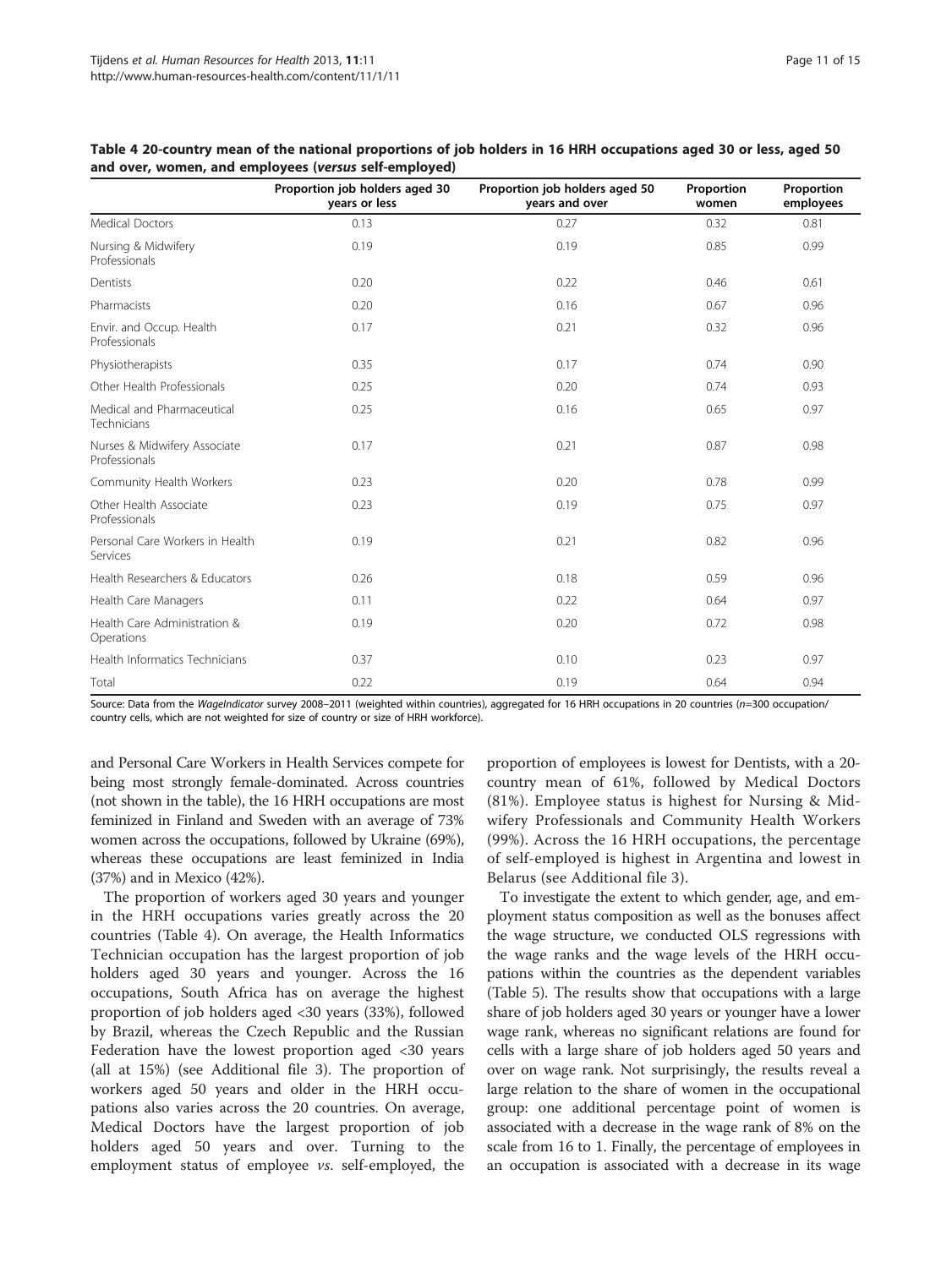|                                             |         | Wage rank (1=lowest, 16=highest) | Wage level (USD) |          |       |      |
|---------------------------------------------|---------|----------------------------------|------------------|----------|-------|------|
|                                             | B       | Sign                             | s.e              | B        | Sign  | s.e  |
| (Constant)                                  | 23.12   | $***$                            | 2.27             | 53.95    | $***$ | 5.43 |
| Proportion aged 30 years or less            | $-7.53$ | $***$                            | 2.07             | $-9.27$  |       | 4.83 |
| Proportion aged 50 years and over           | 0.88    |                                  | 2.23             | 3.55     |       | 5.32 |
| Proportion women                            | $-7.80$ | $***$                            | 1.05             | $-8.02$  | $***$ | 2.46 |
| Proportion employees                        | $-9.44$ | $***$                            | 2.33             | $-35.54$ | $***$ | 5.35 |
| Proportion receiving fixed annual bonus     | 0.97    |                                  | 1.26             |          |       |      |
| Proportion receiving fixed regular bonus    | 0.46    |                                  | 2.73             |          |       |      |
| Proportion receiving variable annual bonus  | 7.60    |                                  | 4.83             |          |       |      |
| Proportion receiving variable regular bonus | 2.40    |                                  | 2.40             |          |       |      |
| Adj R Sq                                    | .29     |                                  |                  | .21      |       |      |
| $\mathbb N$                                 | 300     |                                  |                  | 300      |       |      |

<span id="page-12-0"></span>Table 5 Effect of an occupation's national proportion of job holders aged 30 years or under, job holders aged 50 years and over, women, employees (versus self-employed), and four types of bonuses on its wage rank and its wage level within countries (unstandardized coefficients and standard errors of OLS regressions)

Source: Data from the WageIndicator survey 2008-2011 (weighted within countries), aggregated for 16 HRH occupations in 20 countries (n=300 occupation/ country cells, which are not weighted across countries for the size of the national population or the national HRH workforce). Significance levels: \*\*\*P <0.001; \*\*P<0.005; \*P<0.010.

rank. No significant relations were found with the wage ranks for any of the bonuses. The results concerning the wage levels reveal a slightly different picture (now the bonuses are not included, because the hourly wages explicitly include the regular bonuses and exclude the variable bonuses). The age composition does not show a significant relation to the wage levels, but the feminization of the occupations is associated with decreases in wage levels. Moreover, employment status shows a stronger relation: the percentage of employees in an occupation is associated with substantial decreases in wage levels. These findings are fairly robust. Removing, for example, the country with the largest wage dispersion from the analysis of the HRH wage levels, the coefficients, and their significance levels hardly change.

#### Conclusion and discussion

This paper breaks new ground by investigating for the first time the wage levels and the wage distribution of 16 occupational groups in the Human Resources for Health (HRH) workforce for 20 countries. Cross-country worldwide wage comparisons have not been undertaken in such great detail for occupational breakdowns before, whereas these data are needed for setting national policy in regard to healthcare provision and workforce composition as well as for international mobility in the HRH workforce. For the analyses, the data of the worldwide, continuous WageIndicator web survey on work and wages for 2008, 2009, 2010, and 2011 was pooled, selecting 16 occupational groups in the HRH workforce across 20 countries. The wages were controlled for purchasing power parity (PPP) in the respective years, and afterwards set to the level of 2011. In total, the micro-data included 49,687

observations. These were aggregated into 300 occupation/ country cells with information about the median wages and the proportions of women, age groups, employees, and reported bonuses.

Research question 1 assumed that the ranking of the median wages in the 16 occupational groups was similar across the 20 countries. Medical Doctors were found to have the highest 20-country wage rank and Personal Care Workers group the lowest. Medical Doctors rank highest in seven of the 20 countries and second-highest in a further seven countries. Personal Care Workers rank lowest in 14 of the 20 countries and second-lowest in a further three countries. In six countries, five of which are post-Soviet countries, the Health Care Managers group has higher median earnings than the Medical Doctors group. The Nursing & Midwifery Professionals group is in the middle of the earnings ranking (rank 10). In six countries, these occupations are ranked near the bottom, whereas this group has relatively high rankings in four other countries.

Research objective 1 also aimed to investigate the extent to which countries are similar with respect to the wage levels and wage dispersion, and the incidence of bonuses in the HRH occupations. Large wage differences were revealed, for example: a Ukrainian doctor earns 20 times less than his American counterpart. A similar pattern can be observed for Ukrainian Nursing & Midwifery Professionals, who earn 11 times less than their Dutch counterparts, and Ukrainian Personal Care Workers earn nine times less than Personal Care Workers in the Netherlands. The standard deviation across the 16 occupations is largest in the USA, and the ratio of highest to lowest earning occupation is largest in Brazil,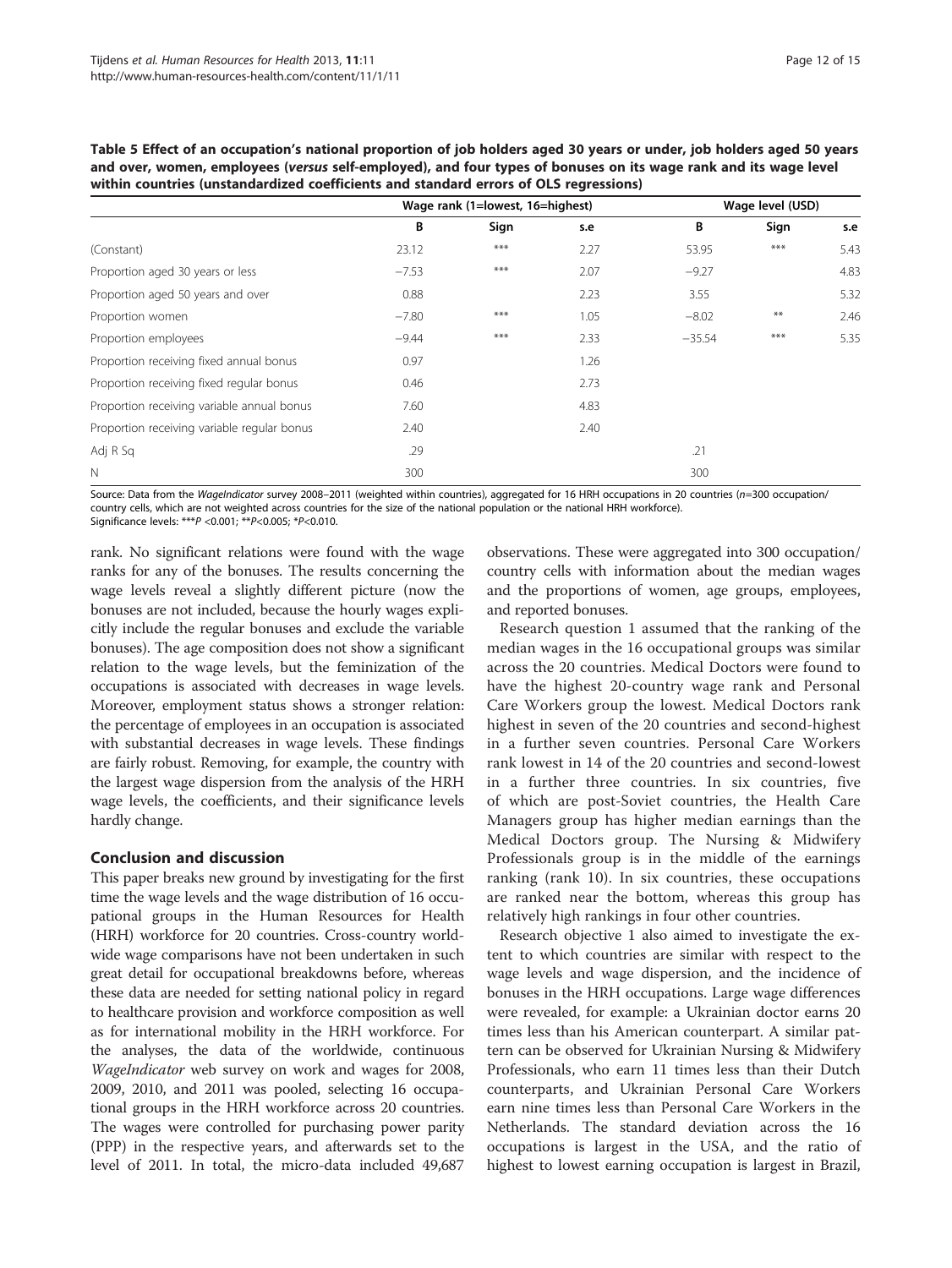<span id="page-13-0"></span>whereas Sweden shows the most egalitarian wage dispersion in its HRH workforce. The fixed annual bonuses are most common across countries and across occupations, compared to variable or regular bonuses. Practices concerning variable bonuses are in all country/ occupation cells reported by <10% of respondents.

Research objective 2 aimed to investigate the extent to which gender, age, and employment status composition as well as the bonuses within the occupation/country cells explain their within-country wage rankings and wage levels in standardized USD. The gender composition of the health sector occupations varies largely across the 20 countries, with Health Informatics Technicians, Medical Doctors, and Environmental and Occupational Health Professionals as the most male-dominated occupations, and the Nursing & Midwifery Professionals, Physiotherapists, Nurses & Midwifery Associate Professionals, Community Health Workers, and Personal Care Workers in Health Services the most female-dominated occupations. The 16 HRH occupations are most feminized in Finland, and least feminized in India. Across countries, the percentage of self-employed is highest in the Dentist occupation and lowest in Nursing & Midwifery Professionals and the Community Health Workers. The percentages of women and self-employed in the occupation/country cells are highly significantly related to their wage ranks and wage levels. One additional percentage point of women is associated with a decrease in the wage rank of 8% on the scale from 16 to 1 and 8% in standardized USD. This result is in line with the devaluation theory, arguing that 'female' tasks and skills are devaluated on the labor market which is mainly mirrored in the fact that with an increase of women in occupation wages become lower [\[28\]](#page-15-0). While previous studies mainly focused on the US or Europe, this study is one of the first showing this devaluation effect at a global level. Age composition and bonuses are hardly related to the wage structure.

Finally, certain limitations of the study must be mentioned. The first one relates to the data stemming from a volunteer web survey. As indicated, a comparison with labor force data has revealed that individuals aged 40 years and over are most under-represented across all countries, but particularly for India. This holds noticeably more for women than for men. To minimize the sample bias, within-country weights have been applied. Further, considering the lack of randomly sampled data in this area, it seems worthwhile to emphasize the argument made by Couper and Miller [[29\]](#page-15-0) according to which it is better not to treat survey quality as an absolute, but to evaluate quality relative to other features, such as the availability of better data, the research design, and the stated goals of the survey. The second limitation relates to the definition of wages. WageIndicator applies a standard definition to all countries and occu-

pations, as explained in the Methods section. However, wage structures may vary across countries and may include non-financial remunerations, such as housing, food, transportation cost reimbursements, employerpaid health insurance, social premiums, or pension contributions. Thus, there may be additional sources of variation across countries which are not taken into account, but certainly call for further research. A third limitation relates to the occupational titles in this study, which are assumed to refer to the same job content across countries. Thus, the occupational group of Nursing & Midwifery Professionals is assumed to have the same set of tasks across the world. However, so far the job content of the HRH occupational groups has not been empirically tested on a worldwide scale and would require a separate project to develop such testing. A fourth limitation relates to the diploma credentials in the HRH occupations. In most countries, credentials are required for most HRH occupations. Depending on the supply and demand ratio in the local labor market, these credentials will or will not be required for entry into a job. In most workplaces, credentials will lead to higher earnings. However, the current dataset does not allow controlling for credentials and therefore the wages of accredited versus non-accredited job holders in the same occupational group could not be studied.

Despite these limitations, this explorative study contributes to the understanding of wage levels and wage dispersion in the HRH field. It is the first study on wages in a wide range of HRH occupations and a wide range of countries in four continents. Although it can be criticized that a random sample of the health sector workforce across the 20 countries would have generated more representative findings, it should be taken into account that such surveys are extremely expensive and mostly one-time data collections. In this context, the substantially lower costs, the continuity, and the actuality of the WageIndicator data collection shows the potential of this data to yield valuable insights into a complex and diverse landscape of wage rankings, dispersions, and standardized wages. Moreover, the survey data allow for extending the analyses of wage structures to other components of healthcare labor markets, such as the impact of wage levels on labor market behavior, as has been undertaken for nurses in four countries [\[30\]](#page-15-0), or for the drivers of migration in the health workforce.

#### Additional files

[Additional file 1:](http://www.biomedcentral.com/content/supplementary/1478-4491-11-11-S1.pdf) Stylized WageIndicator questionnaire (pdf). [Additional file 2:](http://www.biomedcentral.com/content/supplementary/1478-4491-11-11-S2.xlsx) Mapping the selected WageIndicator occupations into the 16 HRH occupations and their ISCO-08 codes (MS Excel).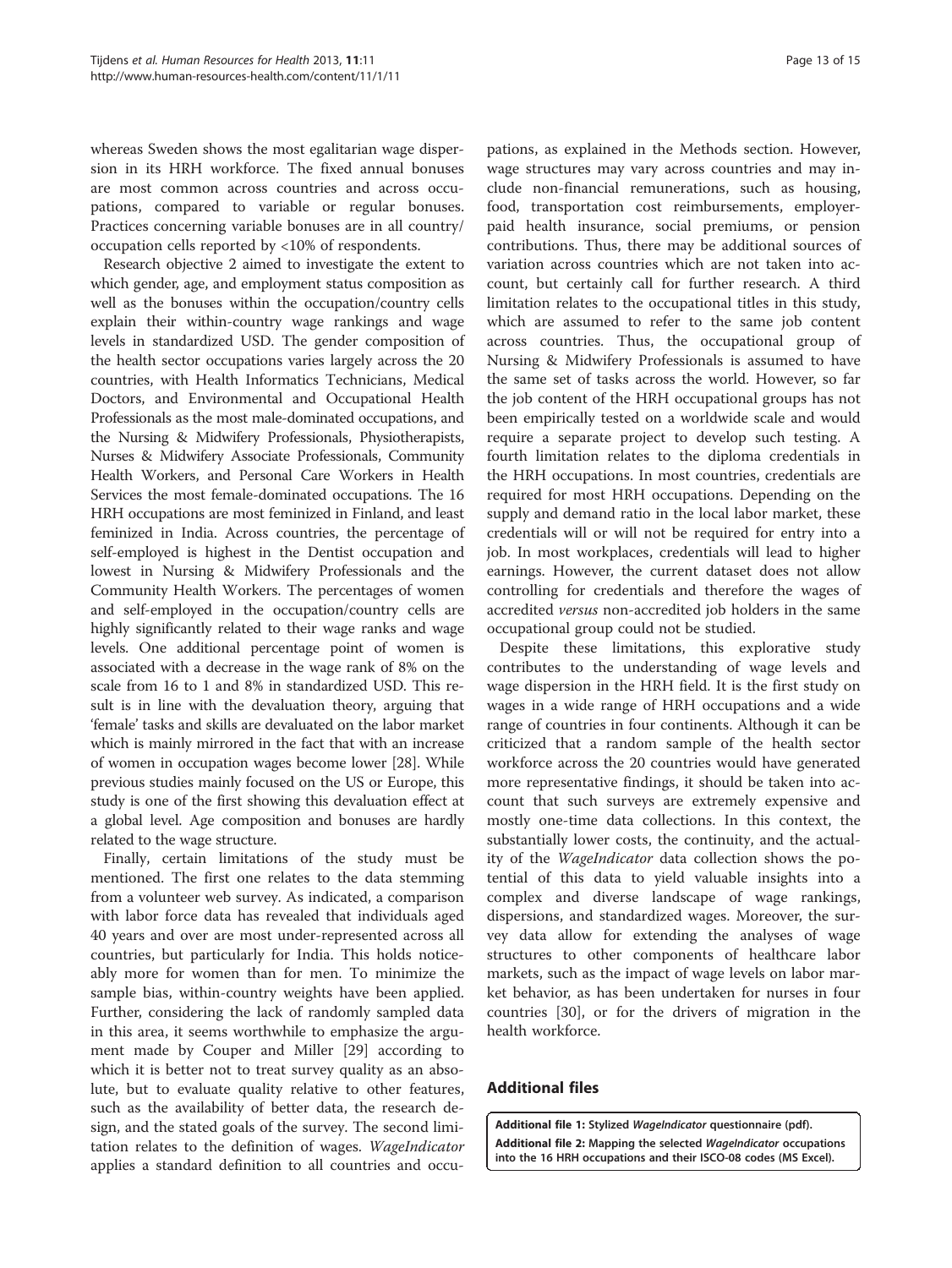#### <span id="page-14-0"></span>[Additional file 3:](http://www.biomedcentral.com/content/supplementary/1478-4491-11-11-S3.sav) The aggregate data file of the 16 occupations \* 20 country cells (SPSS).

#### Abbreviations

HRH: Human Resources for Health; ILO: International Labour Organization; ISCO: International Standard Classification of Occupations; OWW: October Inquiry and the Occupational Wages; PPP: Purchasing Power Parity; USD: US Dollar.

#### Competing interests

The authors declare no competing interests.

#### Authors' contributions

KT contributed to the analyses of the survey data, DHdV contributed to the defining of the health sector occupations, and SS contributed to the analyses of the selection bias in the data set. All authors reviewed and approved the final manuscript.

#### Authors' information

KT is a Research Coordinator at Amsterdam Institute of Advanced Labor Studies (AIAS) at the University of Amsterdam, and a Professor of Women and Work at the Department of Sociology, Erasmus University Rotterdam. She is the scientific coordinator of the continuous WageIndicator web survey on work and wages. Her research interests are wage setting processes, working time, and occupations.

DHdV is a Researcher at the Department of Sociology and Anthropology at the University of Amsterdam, and affiliated to the Center for Social Science and Global Health and AIAS. He previously was Research and Evaluation Manager at USAID's Capacity Project, a human resources for health strengthening project.

SS is an Assistant Professor at the Department of Sociology and Anthropology at the University of Amsterdam and an affiliated senior researcher at the Erasmus Studio Rotterdam. Her main research interests are (web) survey methodology, gender inequalities, comparative labor market research, and quantitative research methods.

#### Acknowledgements

This paper builds on research work done using the WageIndicator web survey on work and wages [\(www.wageindicator.org\)](http://www.wageindicator.org). Part of the WageIndicator websites was supported from Netherlands Development Aid. The data used in this publication have been made available by the WageIndicator Foundation, and have been used with their permission. Previous versions of this study have been presented at the International Conference on Research in Human Resources for Health, Rio de Janeiro, June 09 to 11, 2010 [5] and at the second ILO conference on Regulating Decent Work, Geneva, July 6 to 8, 2011. The authors would like to acknowledge the contribution of WEBDATANET, a European network for web-based data collection (COST Action IS1004,<http://webdatanet.cbs.dk/>). The authors are grateful to four referees, who have very seriously reviewed the paper and their contributions have urged the authors to improve this article substantially. Cara Crisler is gratefully acknowledged for editing the language.

#### Author details

<sup>1</sup> Amsterdam Institute for Advanced Labor Studies (AIAS), University of Amsterdam, Amsterdam, The Netherlands. <sup>2</sup>Department of Sociology & Anthropology, Center for Social Science and Global Health, University of Amsterdam, Amsterdam, The Netherlands. <sup>3</sup>Department of Sociology & Anthropology, University of Amsterdam, Amsterdam, The Netherlands. 4 Department of Sociology, Erasmus University, Rotterdam, the Netherlands.

#### Received: 26 April 2012 Accepted: 7 February 2013 Published: 28 February 2013

#### References

- 1. Ferrinho P, Van Lerberghe W, Julien M, Fresta E, Gomes A, Dias F: How and why public sector doctors engage in private practice in Portuguesespeaking African countries. Health Policy Plan 1998, 13:332–338.
- 2. Dovlo D: Retention and deployment of health workers and professionals in Africa. In Report for the Consultative meeting on Improving Collaboration

between Health Professions and Governments in Policy Formulation and Implementation of Health Sector. Addis Ababa: 2002. January 28 - February 1.

- 3. Smigelskas K, Padaiga Z: Do Lithuanian pharmacists intend to migrate? J Ethn Migr Stud 2007, 33:501–509.
- 4. Nguyen LR, Nderitu S, Zuyderduin E, Luboga AS, Hagopian A: Intent to migrate among nursing students in Uganda: Measures of the brain drain in the next generation of health professionals. Hum Resour Heal 2008, 6:5.
- 5. De Vries DH, Tijdens KG: Using the Wageindicator Websurvey to Monitor Human Resources for Health. In O trabalho em saude: abordagens quantitativas e qualitativas. Edited by Pierantoni CR, Dal Poz MR, França T. Rio de Janeiro: CEPESC: IMS/UERJ ObservaRH; 2011:273–289.
- 6. Dräger S, Dal Poz MR, Evans DB: Health workers wages: an overview from selected countries. Background paper prepared for the world health report 2006 - working together for health. Geneva: World Health Organization; 2006.
- 7. Pillinger J: Pay and the gender wage gap in health and social care. Report of EPSU Study on pay in the care sector in relation to overall pay levels and the gender pay gap in different countries in the European Union. Brussels: EPSU; 2010.
- 8. Dal Poz MR, Gupta N, Quain EE, Soucat ALB: Monitoring and evaluation of human resources for health: challenges and opportunities. In Handbook on Monitoring and Evaluation of Human Resources for Health. Edited by Dal Poz MR, Gupta N, Quain EE, Soucat ALB. Geneva: World Health Organization; 2009:3–12.
- 9. McQuide P, Settle D, Abubaker W, Mustafa AG, Pierantoni CR, Turlington S, De Vries DH: Use of administrative data sources for health workforce analysis: multicountry experience in implementation of human resources information systems. In Handbook on Monitoring and Evaluation of Human Resources for Health. Edited by Dal Poz MR, Gupta N, Quain EE, Soucat ALB. Geneva: World Health Organization; 2009:113–127.
- 10. Riley PL, Zuber A, Vindigni SM, Gupta N, Verani A, Sunderland NL, Friedman M, Zurn P, Okoro C, Patrick H, Campbell J: Information systems on human resources for health: a global review. Hum Resour Heal 2012, 10:7.
- 11. Vujicic M, Zurn P, Diallo K, Adams O, Dal Poz M: The role of wages in the migration of health care professionals from developing countries. Hum Resour Heal 2004, 2:3.
- 12. Grimshaw D, Carroll M: Improving the Position of Low-Wage Workers Through New Coordinating Institutions. In The Case of Public Hospitals. In Low-Wage Work in the United Kingdom. Edited by Lloyd C, Mason G, Mayhew K. New York, NY: Russell Sage; 2008:168–210.
- 13. Jaehrling K: The Polarization of Working Conditions: Cleaners and Nursing Assistants in Hospitals. In Low-Wage Work in Germany. Edited by Bosch G, Weinkopf C. New York, NY: Russell Sage; 2008:177–213.
- 14. Tijdens KG, Van Zijl S, Hughie-Williams M, Van Klaveren M, Steinmetz S: Codebook and explanatory note on the WageIndicator data set, a worldwide, continuous, multilingual web survey on work and wages with paper supplements. Amsterdam: University of Amsterdam, AIAS Working Paper; 2010:102. [www.uva-aias.net/uploaded\\_files/publications/WP102-Tijdens,](http://www.uva-aias.net/uploaded_files/publications/WP102-Tijdens,vanZijl,Hughie-Williams,vKlaveren,Steinmetz.pdf) [vanZijl,Hughie-Williams,vKlaveren,Steinmetz.pdf.](http://www.uva-aias.net/uploaded_files/publications/WP102-Tijdens,vanZijl,Hughie-Williams,vKlaveren,Steinmetz.pdf)
- 15. Couper M: Web surveys: a review of issues and approaches. Publ Opin Q 2000, 64:464–481.
- 16. Groves R: Survey Errors and Survey Costs. Hoboken, NY: Wiley Interscience; 2004.
- 17. Lee S, Vaillant R: Estimation for volunteer panel web surveys using propensity score adjustment and calibration adjustment. Socio Meth Res 2009, 37:319–343.
- 18. Schonlau M, Van Soest A, Kapteyn A, Couper M: Selection bias in web surveys and the use of propensity scores. Socio Meth Res 2009, 37:291-318
- 19. Steinmetz S, Tijdens KG: Can weighting improve the representativeness of volunteer online panels? Insights form the German WageIndicator data. Concepts Meth 2009, 5:7–11.
- 20. Steinmetz S, Tijdens KG, Raess D, De Pedraza P: Measuring wages worldwide – exploring the potentials and constraints of volunteer web surveys. In Advancing Research Methods with New Technologies. Edited by Sappleton N. Hershey, PA: IGI Global. 78-97.
- 21. Lee S: Propensity Score Adjustment as a weighting scheme for volunteer panel web surveys. J Offic Stat 2006, 22:329-349.
- 22. Loosveldt G, Sonck N: An evaluation of the weighting procedures for online access panel surveys. Surv Res Meth 2008, 2:93–105.
- 23. International Labour Organization: Estimates and Projections of the Economically Active Population, 1990–2020. 6th edition. Geneva: ILO; 2011. [http://laborsta.ilo.org/applv8/data/EAPEP/eapep\\_E.html.](http://laborsta.ilo.org/applv8/data/EAPEP/eapep_E.html)